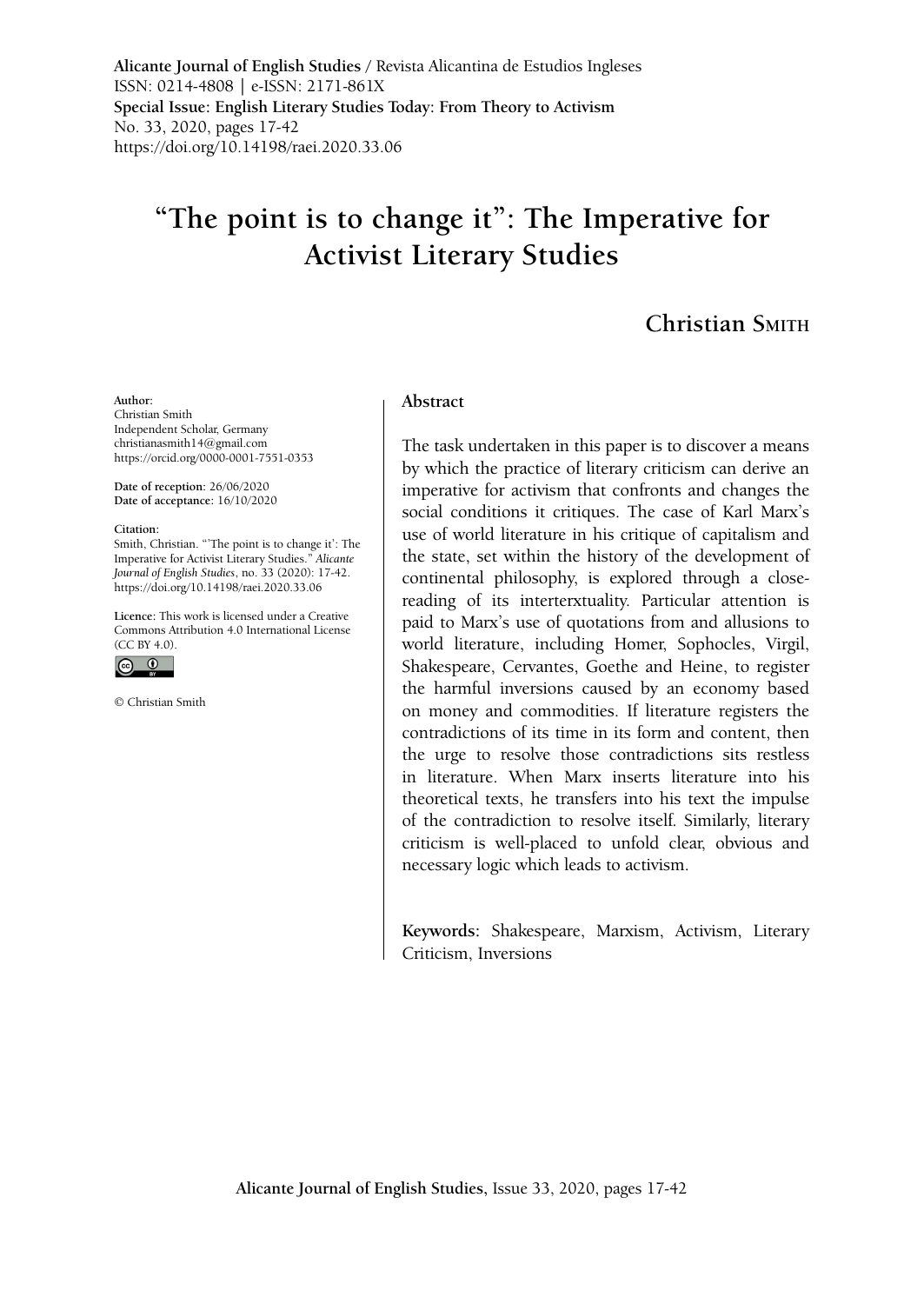**1**

Literature constructs its scenes from the material and social struggles of historical actors. It registers the contradictions of its time in its form and content. The author lifts features of the struggle from history and abstracts them in the art. According to Adorno's aesthetic theory, well-formed art, constructed from and brimming with the contradictions of its time, confronts the readers' subjectivity and has the potential to awaken them from sleepy reified consciousness.

The material and historical struggles (class, race, gender, and others) and their contradictions sit restless in the fiction (poetic, dramatic, narrative) and clamour for resolution. This demand for resolution serves as the wellspring of an urge (*Drang)* that surges up and threatens to break through (*dringen*) during the encounter with literature (reading, watching a play, etc.) This *Drang* is part of what makes literature evocative and powerful; it calls forth emotions, thoughts and judgment from the reader. However, the struggles and contradictions registered in literature do not necessarily become salient at this level of encounter. That exegesis requires literary criticism.

Literary criticism close-reads, analyses and interprets the text. *Ana-lysis* is the process of unfolding, pulling apart and laying-out-flat significant elements of literary texts.<sup>1</sup> These elements include the struggles and contradictions registered in the text. It is only at this point, at the level of criticism, that these struggles and contradictions are named. The characters experience desire, frustration, fear, self-doubt, double-binds, traumatic scenes, existential dread, etc. The context for these issues is the contradictions that arise from class exploitation, racism, misogyny, Queer bashing, ecocide, etc. Literary criticism renders these contradictions explicit.2 The author *depicts* the struggle; the critic *interprets* it. Interpretation is a further abstraction. Real lives are constructed as fictional

<sup>1</sup> The word *analysis* is a borrowing from Latin, where it denotes to resolve something into its elements. Its etymological root in Greek, ἀνάλυσις*,* denotes the action of loosing, undoing or releasing (O.E.D.)

<sup>2</sup> The focus in this paper will be on literary criticism which takes up social questions. However, even in criticism that is not necessarily organised around a social question, contradictions can still be uncovered and interpreted. For example, textual studies can critique patriarchal power in literary canonisation, and translation studies can uncover female translators whose identity and contributions have been hidden and repressed behind translation project branding. The present author's work on Dorothea Tieck and Caroline Schlegel repressed in the history of the *Schlegel-Tieck* German translation of Shakespeare's plays is an example of the latter case. See Smith, Christian. Translations and Influence: Dorothea Tieck's Translations of Shakespeare. *Borrowers and Lenders, XI,* 2, Spring 2018 https://www.borrowers.uga.edu/783932/show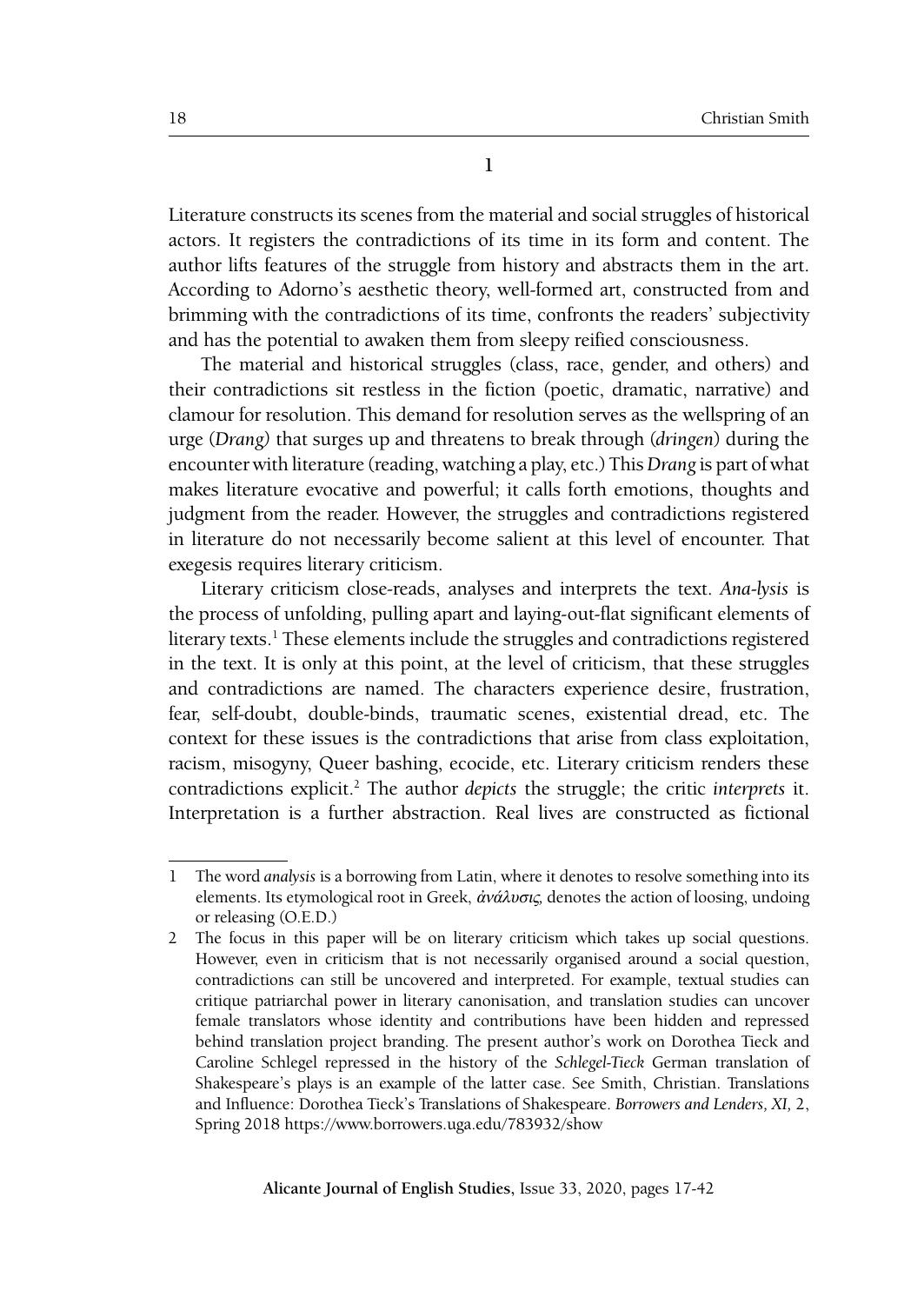scenes and interpreted as themes in criticism. The struggle moves from occurring on the street to appearing on the page to being discussed in the lecture hall. Each level of abstraction makes the struggle more salient, more available for critique, and more fit for provoking activism.

Literary criticism is driven by theory, and most theory is built from the contradictions and struggles that are registered in the literature. Marxist (class), feminist, Queer, race, postcolonial, and other literary theories owe their existence to the very problems they theorise. These theories close-read literature, looking for the struggles they are named after and use the literary depictions of these struggles to read their present moment. In literary theory, the material struggle reaches its highest level of abstraction and is presented to its readers/ scholars/ students to be read, discussed, examined and written about further. Literary scholars use their readings of poems, plays, stories and novels—of any time period—to make statements about material and social history.

And yet, can literary criticism make changes in history? Can it be a force in changing the conditions it studies? Can literary criticism be activist?

Certainly, there are literary critics who are also political activists. One might research and teach in a university literature department and also participate in workplace strikes, walk a picket line, go to a demonstration, or even fight in a revolution. These critics' activism stands *parallel* to their scholarship. They may have been influenced by their scholarship to decide to join a movement. They may be activist as employees of an educational institution; in this case their activism follows from their class position. They may be activists in a particular movement as members of a specific oppressed group, for example female professors who work in the struggle for women's rights, or professors of colour who work in the struggle for civil rights.

The task undertaken in this paper is to find a logic for activism that is not merely parallel to one's scholarship, but, instead, is *a result* of one's scholarship. This would be activism that *unfolds logically from one's literary theory*. It would be immanent, systematic and necessary. The unfolding would call for the resolution of existing contradictions which have been analysed by the theory; this resolution would necessitate the overthrow of existing economic, political and social structures that create the contradictions.<sup>3</sup>

<sup>3</sup> The goal of this paper is not to discuss *where* literary criticism will work for activist change, but *how* it will unfold that imperative in its logic. However, it may be necessary for now to list the various ways in which literary criticism circulates through society. Literary scholars speak to other scholars at conferences and through publications. At its best, the academy is a site for collective development and critique of ideas by people well-studied in their particular field. The ideas in this essay, for example, were read and critiqued by two readers and an editor before appearing here. And now they are being read and considered by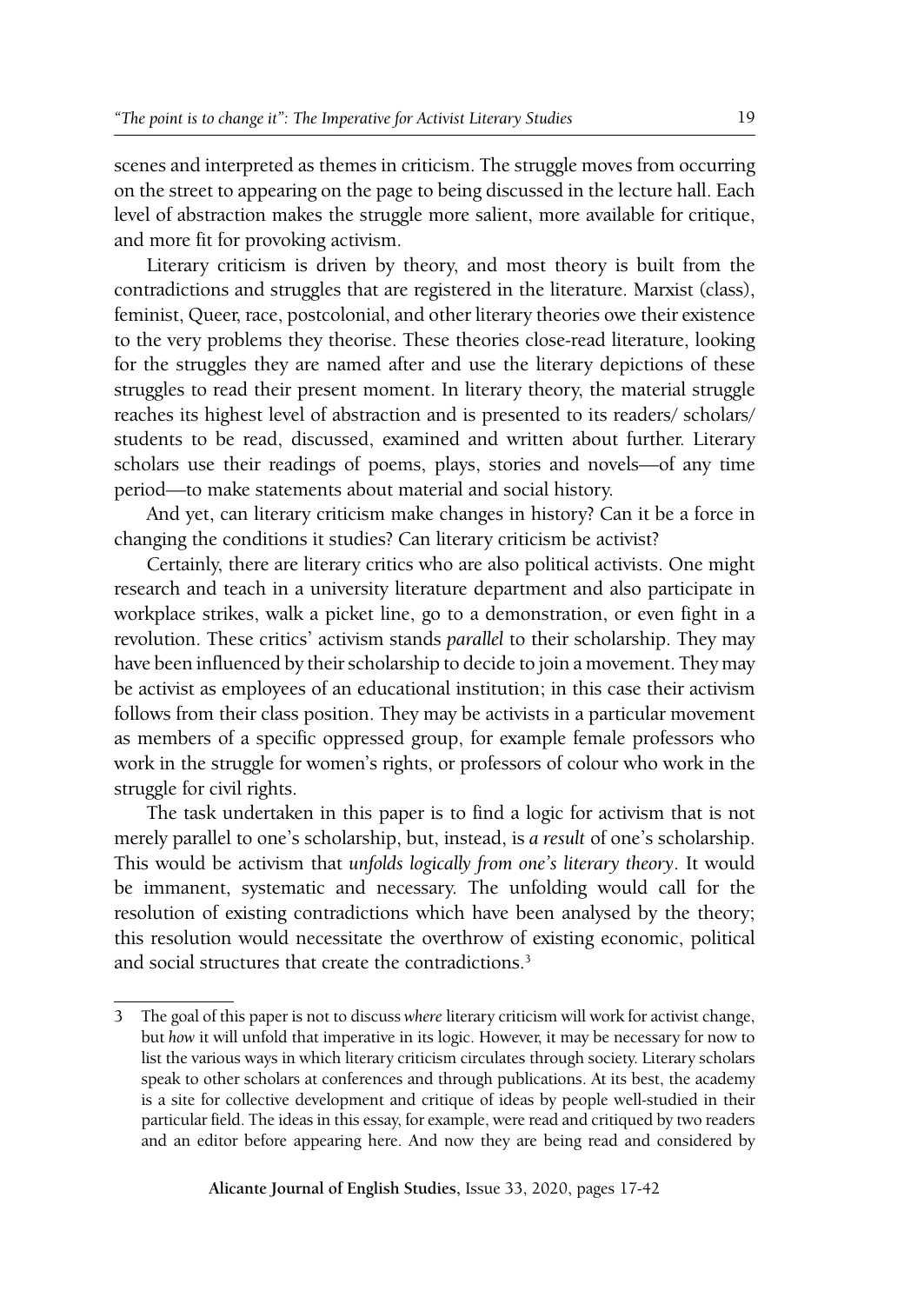To find a method for an activist literary theory, one can turn to the writings of Karl Marx, a revolutionary critic of the existing systems of his time—capitalism and the nation-state—who used world literature extensively in his activist writings. Marx was a philosopher and a journalist; he was not a literary critic. However, a study of his use of literature may offer a model for criticism to derive activism.

Marx's thought can be understood within the development of continental philosophy as an advanced stage in the evolution of philosophy's critical enterprise which has progressively shed abstraction and immanetised itself in the world.4 An activist continental philosophy was not possible until Marx's dialectical materialism. However, a reading of the development of German philosophy, from Kant to Hegel to Marx, reveals a latent urge towards social activism even in the idealist philosophers.

The age of critique is inaugurated by Kant's project to establish the limits of knowledge through a critical stance with regards to the form of reason itself. To stake out this critical stance, Kant positions reason outside of the material world; his transcendental idealism establishes an insurmountable wall between thought and being. Kant forecloses the possibility of knowing things-inthemselves; instead experience is synthesised from a combination of *a priori* concepts and aesthetic data. When he applies his critical stance to morality in his second critique, he insists that one *cannot* know good itself. Instead one can only reflect on the concept of law and extract the formal features of what a law

the readers of this journal. Though this group is most likely small, it is significant in the development of the argument and its circulation. Most literary critics also teach students at multiple levels of higher education. Their texts are assigned to students by other scholars. Many people first become social activists at university as a result of what they have been learning. As long as attendance at university remains high and students choose to study literature, the number of people reached by the work of literary critics is significant. This makes the fight to save the humanities crucial for social change. Some scholars are public intellectuals and their work makes contact with the general public—including rulers, politicians, policy-makers, and social activists—through books, newspapers, blogs, podcasts, social media, video platforms, and public lectures. Through social activist public education, literary criticism can be taken up as an intellectual practice by people who are employed in work other than scholarship. Finally, some ideas from literary criticism are also carried in the oral discourse of the general public, including in film and television adaptations of literary texts, and in the creative appropriations of fandom. On fandom see, for example, the work of Valerie Fazel and Louise Geddes, eds., including, *The Shakespeare User: Critical and Creative Appropriations in a Networked Culture*, London; Palgrave, 2017.

<sup>4</sup> This section of the paper has benefitted from discussion with Stephen Barrell (Warwick Philosophy). Some of the notions discussed here were presented to the present author in personal communication with Barrell in May, 2020.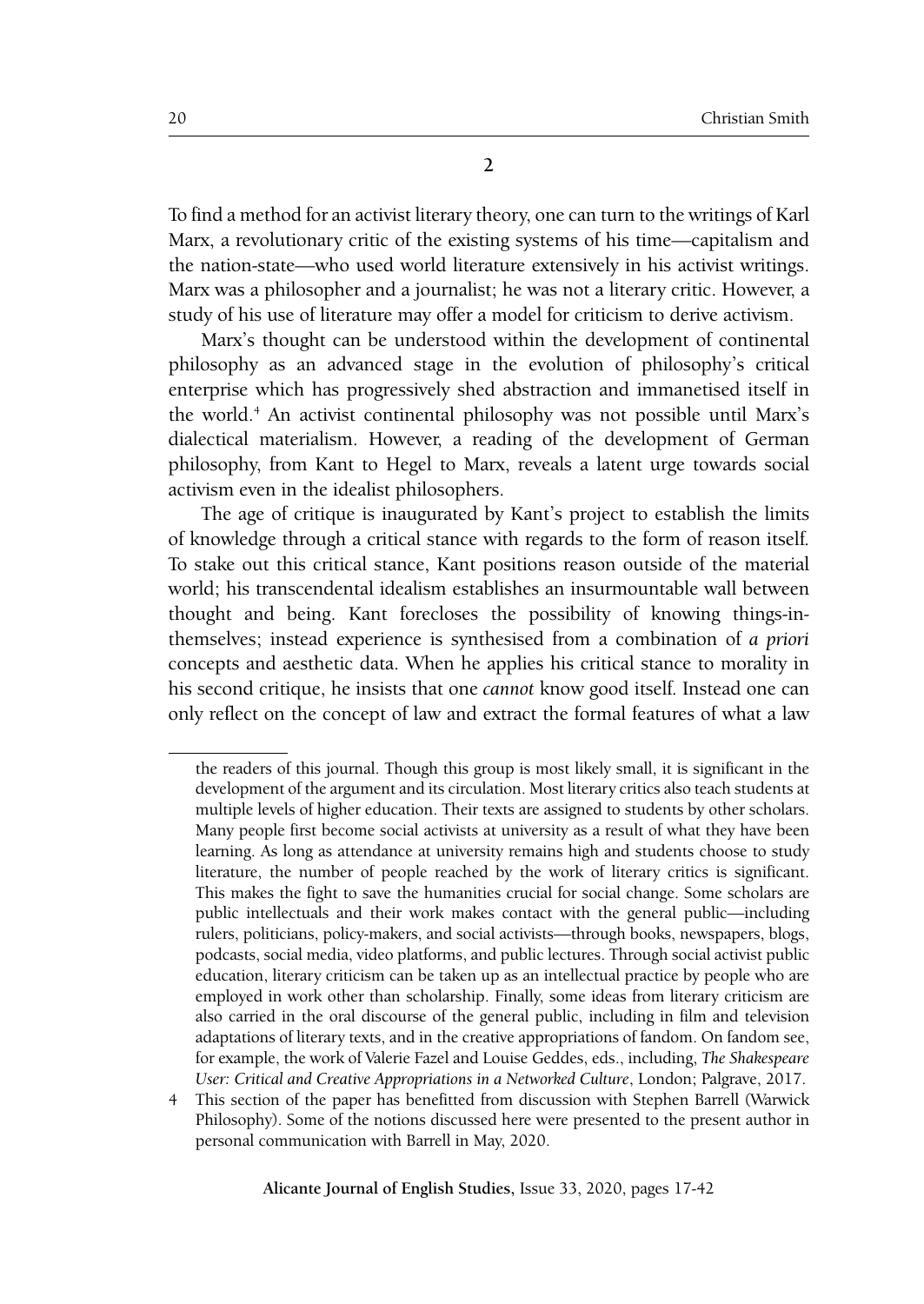grounded on the good would look like. These features are posited as a synthetic *a priori* practical principle, which is universal and non-contradictory. This is the categorical imperative:

Handle so, daß du die Menschheit, sowohl in deiner Person, als in der Person eines jeden andern, jederzeit *zugleich* als Zweck, niemals bloß als Mittel brauchest (Kant, 1977, Kindle location 814)

Act so that you use humanity, in your person as well as in the person of any other, always at the same time as an end, never merely as a means (Kant, 2012).

The imperative must be treated as a fundamental law of practical reason:

Handle so, daß die Maxime deines Willens jederzeit zugleich als Prinzip einer allgemeinen Gesetzgebung gelten könne (Kant, 2003, 41).

Act so that the maxim of your will could always hold at the same time as a principle in a giving of universal law (Kant, 1997, 28).

Finally, Kant admits that this position is actually not completely attainable, and that one can only strive (*streben*) to approach it (1997, 71).

The critical spirit suffused the social, political, theological and scientific landscapes of Kant's day, and, consequently, as a historical movement, contained an activist urge in it. Indeed, it contains the epistemological roots of the Enlightenment which is the context for significant historical changes. However, due to the limitations imposed by Kant's method, the philosopher worked outside of the material stage of history. G. W. F. Hegel critiqued Kant's transcendentalism and placed reason back onto the historical stage. In Hegel's philosophy, critique is *immanent* in worldly knowledge; it has no existence beyond this manifestation. However, for Hegel, critique is the activity *of reason itself*, overcoming its limitations and contradictions. This overcoming is a process of unfolding; each step of the unfolding is to be found immanent in the former step. There is no need to force movement in Hegel's method. Instead, the philosopher must stand back and allow (*zu lassen*) the unfolding of the logic (Hegel 1969, 72). In this manner, the logic will be generated (*hervorbringen*). The progressive determination of each of these steps in the logic is necessitated by its own nature, by the dialectical movement of its *becoming*. For Hegel, *freedom* reveals itself as the *truth* of this necessity.

Hegel's immanent critique insists on two requirements. First, it prohibits all presuppositions in order to begin the unfolding from the beginning—*reines*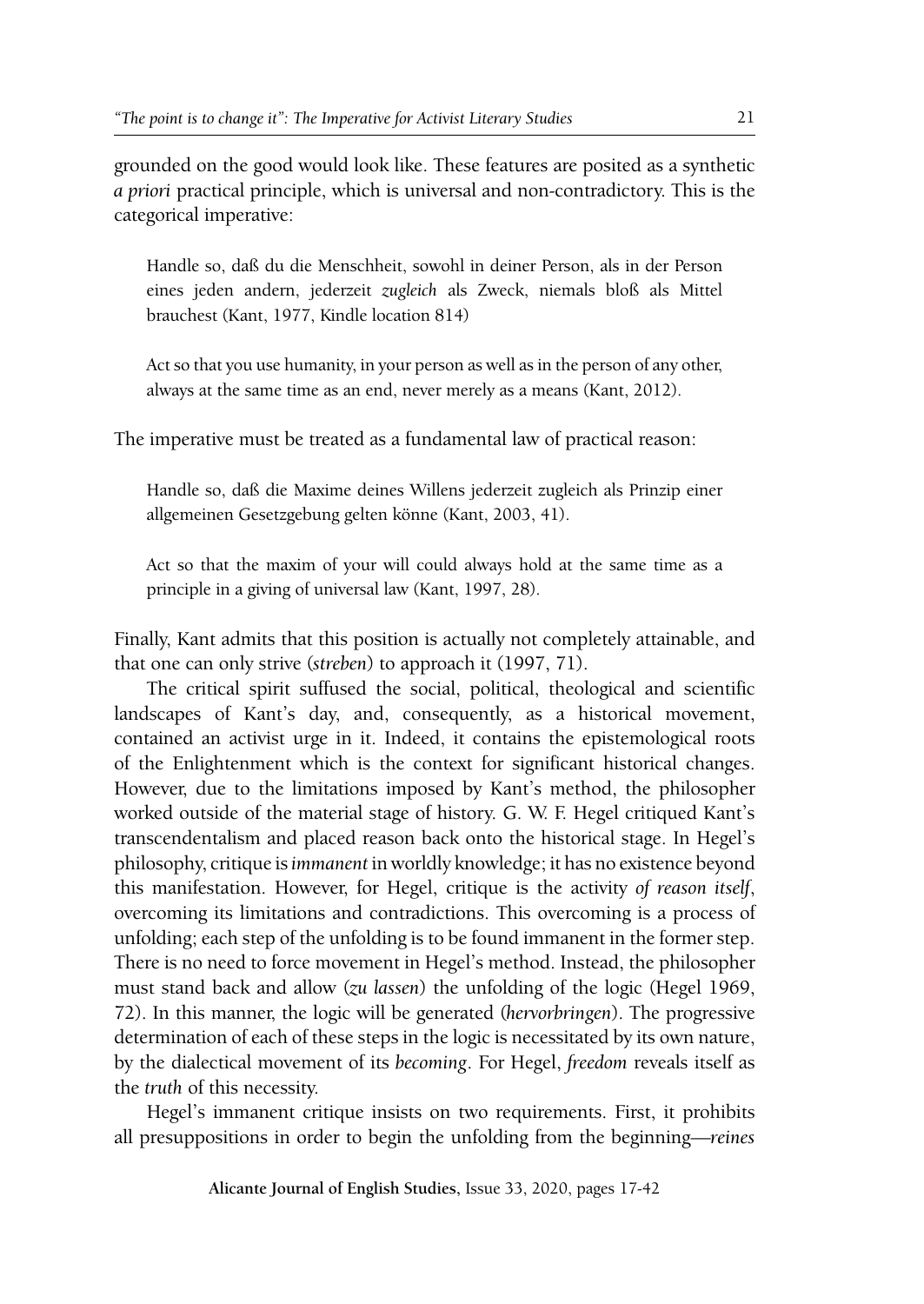*Sein* (pure being). Even at the beginning, *pure being* has already passed over into *pure nothing*, and the dialectic moves along unfolding the next step from the contradictions immanent in the previous step. This state of immanent *becoming* continues in Hegel's philosophy until he reaches, at the end of the *Logic,* the abstract notion of the Absolute Idea (*die absolute Idee*). The absolute nature of the Idea becomes apparent when the philosopher achieves the unalienated grasp of the *being* to which she belongs, and by adhering to the second requirement, the mutual recognition of the *self* and the *other*.

Starting in the *Phenomenology of Spirit*, a text from which one is tempted to source Hegelian ethics, Hegel prepares readers to accept that the *self* is determined by the presence of the *other* in it.<sup>5</sup> However, Hegel is not preparing the readers for an ethical life grounded in acceptance of, and empathy for, the *other*. Instead he is laying down the groundwork for his logic. Recognising the *other* in the *self*  prepares one to allow the first movement of the logic: *nothing* sublates (*aufheben*) *being.* As soon as this sublation is allowed, the logic begins unfolding, passing through *determinate being* in the relationship between *something* and *other*, *finitude* and *infinity*, and *being-for-self,* from which the *One* is derived and the conditions for *quantity* are set up. This long and difficult section on quantity tracks *being* as it passes through notions of *magnitude* and will form a basis for Hegel's later work in the philosophy of nature. From here, the *quantum* comes into unity with its qualitative significance as *measure,* in which the notion of the next section, *essence*, is already immanent. Hegel then derives the *Notion (Der Begriff)*, of which *being* and *essence* are its moments of *becoming*. In the *Logic*, abstract *being* passes over into determinate being, but then withdraws into essence. Essence reveals itself to be determined as ground, thereby enters existence and realises itself as substance, but then withdraws into Notion. Towards the end of the *Logic*, notion determines itself into objectivity, which then withdraws into the *Idea*.

Activism cannot arise from Hegel's philosophy, because this unfolding of the logic is achieved by standing back and allowing *being* to realise itself. However, Hegel *does* have a philosophy of society; he writes this in his lectures on the *Philosophy of Right*. In order to be expressions of freedom, the notions and structures derived in the *Right* must become logically *explicit* from what is immanently *implicit* in *Geist.* According to Hegel, *Geist*'s freedom can only be expressed when externalised as *private property, the family,* and *the state*. The state is rational in and for itself inasmuch as it is the actuality of the substantial will which it possesses in the particular self-consciousness that has been raised to its

<sup>5</sup> The purpose of this paragraph is to lay out the steps Hegel takes in his philosophy, but not to explain them. The reader need not fully understand each term, but rather the logic of the *progression* of the steps, to understand the point being made in this section on Hegel.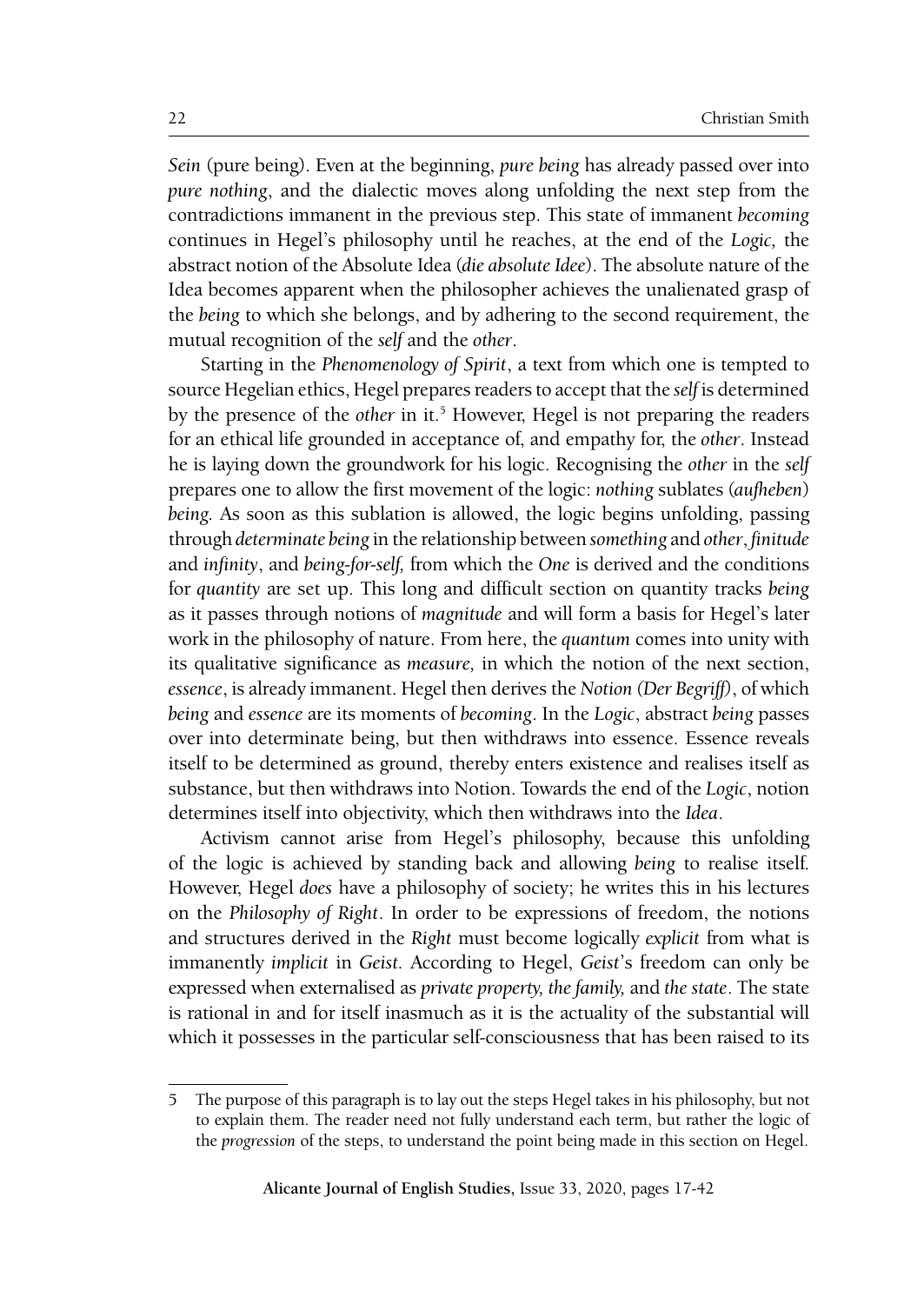universality. It is the unity of the individual and the universal. The state is the final concept derived in the *Philosophy of Right*; it is the goal of the lectures. Here one recalls the infamous sally with which Hegel opens the *Philosophy of Right*: "Was vernünftig ist, das ist wirklich;/ und was wirklich ist, das ist vernünftig"  $(1970, 24)$ . (What is rational is actual and what is actual is rational).<sup>6</sup> And what is actual for Hegel in human society is private property, the family and the (existing Prussian) state.<sup>7</sup>

In 1837 a 19-year-old student called Karl Marx arrived at the University of Berlin, where Hegel taught philosophy until his death in 1831. Over the next five years, under the guidance of Hegel's successor, Eduard Gans, and in study groups with Left Hegelians, Marx studied philosophy and critiqued Hegel's conclusions. In 1842, Marx moved to Köln to begin his writing career as a journalist, working first at a Liberal daily newspaper, the *Rheinische Zeitung*. The newspaper offices were in a building on Schildergasse on one side of the Neumarkt, where the Prussian military paraded as the occupying force. Marx stayed at the Hotel Laacher Hof, on the other side of the Platz. In the midst of the occupying forces, Marx took up the critique of the Prussian occupation of Rhineland in his articles.<sup>8</sup>

Through his critique of Prussian imperialism and exploitation of Rhineland, in the *Rheinische Zeitung*, Marx meticulously picked apart Hegel's conclusion that the state could properly represent the people. Part of this critique included his first look at the economic question, which he began in his article on the Prussian Laws on the Theft of Wood. In 1843, after the Prussians censored and shut down Marx's newspaper, Marx embarked on a direct critique of Hegel's *Philosophy of Right* for a journal he founded in Paris, the *Deutsch-Franzöische Jahrb*ü*cher.*

Marx shows that Hegel goes astray and the dialectic grinds to a halt in the beginning of the *Philosophy of Right*, where Hegel posits private property—the

<sup>6</sup> All translation from German are by the present author, unless otherwise cited.

<sup>7</sup> Stephen Houlgate does find an active political outcome from Hegel's philosophy in his notion of freedom. He writes that, "ethical life (Sittlichkeit), for Hegel, is thus the sphere of human subjectivity conceived as the realm of objective freedom and right" (2005, 195), and that, "freedom is not just to be found in unrestricted individual choice or in unregulated pursuit of self-satisfaction, but in living in accordance with law within a just political constitution" (182). Significantly for the present study, Houlgate signals the role of literature (as art) in Hegel's system: "If absolute freedom is to be attained, therefore, it will not be through economic or political activity, but through an understanding of absolute character or truth of existence in *art*, religion and philosophy" (210) (emphasis by author).

<sup>8</sup> This discussion of the locations of Marx's work and residence in Köln comes from the present author's research and from discussion with Jürgen Herres (Berlin-Brandenburgischen Akademie der Wissenschaften).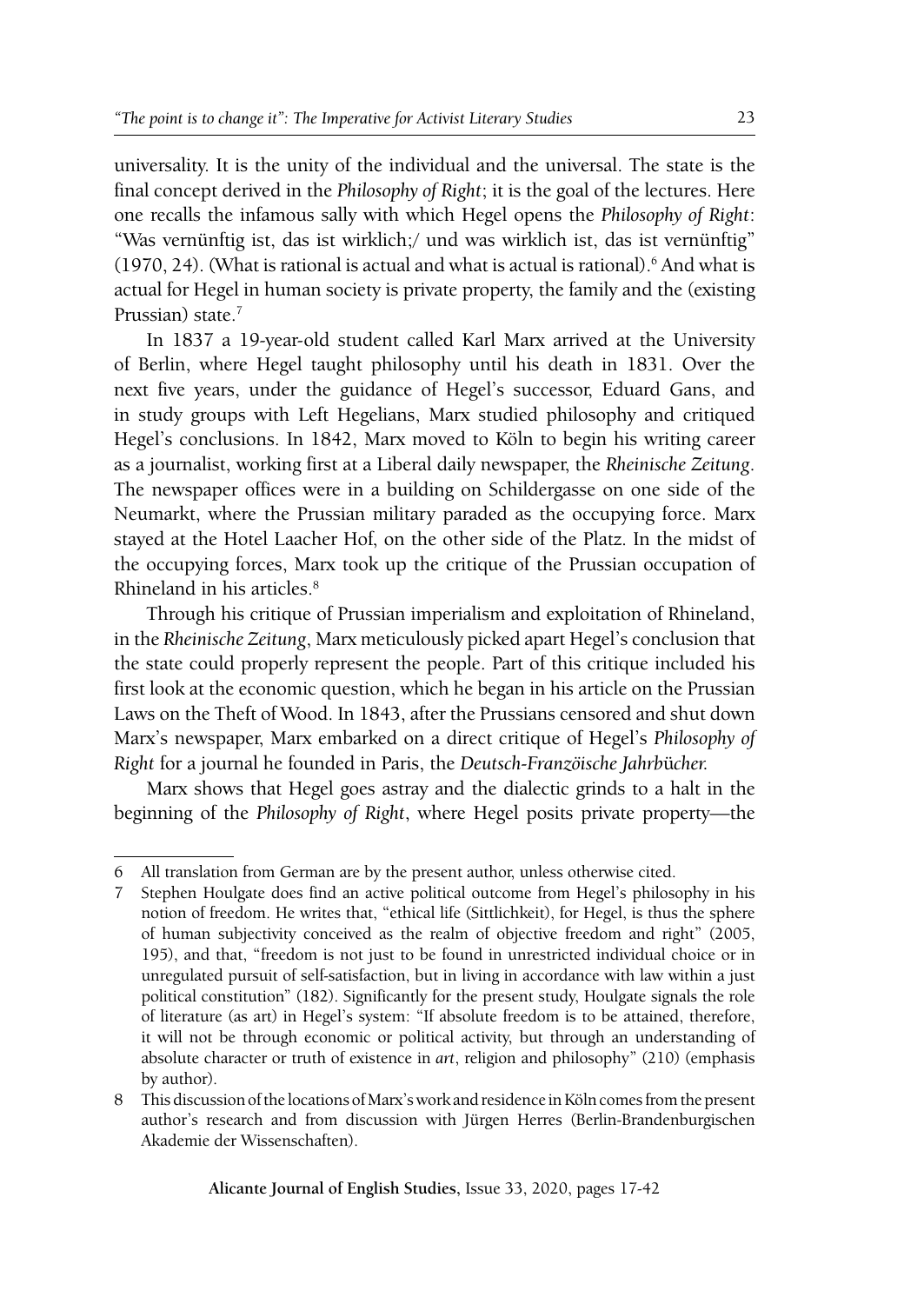private ownership of exchange value—as the expression of the will of *Geist.* Using Hegel's own logic, it is clear that exchange-value is *being-for-self* (*Fürsichsein*) which finds its determination in the *other*—the labourer—and then attempts to annihilate him as it turns inward and fortresses itself in self-relating *quantity*. 9 Hegel's theory of private property, civil society and state is laden with contradictions that clamour for resolution. Hegel was prevented from correctly continuing his dialectical method into his theory of society by the historical conditions of his own society and the formation of his subjectivity and scholarship. The next step would require someone formed in different historical conditions, and someone who could continue the unfolding of continental philosophy no longer restrained by the transcendentalism of Kant or the idealism of Hegel.

**3**

Before Marx became a scholar, he wanted to be a poet. He read Shakespeare, Goethe, Heine and other poets from an early age. From adolescence through to his university years, he wrote many poems, including some to his father and some to his fiancée. His first published work was poetry. His transformation from a budding poet into a philosophy student was announced to his father in a letter dated November 10-11, 1837; the significant pivot in the letter, where Marx describes the moment and location where his transformation occurred, is set in the lines of a poem by Heinrich Heine.

Marx had been studying day and night in Berlin and, consequently, his health broke down from exhaustion. A doctor sent him to rest in a fishing village on the Stralau peninsula on the river Spree. Instead of resting, Marx intensified his study of Hegel's *Logic*, surrendering his consciousness to come under the sway of the dialectic. He describes his metamorphosis like this:

…diese Arbeit…dieß mein liebstes Kind, beim Mondschein gehegt, trägt mich wie eine falsche Sirene dem Feind in den Arm…Vor Aerger konnte ich einige Tage gar nichts denken, lief wie toll im Garten an der Sprea [sic] schmutzigem Wasser, "dass Seelen wäscht und Thee verdünnt" umher, machte sogar eine Jagdparthie mit meinem Wirthe mit, rannte nach Berlin und wollte jeden Eckensteher unarmen. (*MEGA III.1*, 16)

…this work…this my favourite child, nurtured by moonlight, bore me like a false siren into the arms of the enemy…from vexation I could not think for a couple of

<sup>9</sup> See the present author's article on the contradictions of exchange value in *Critique 45, 1-2*, 2017.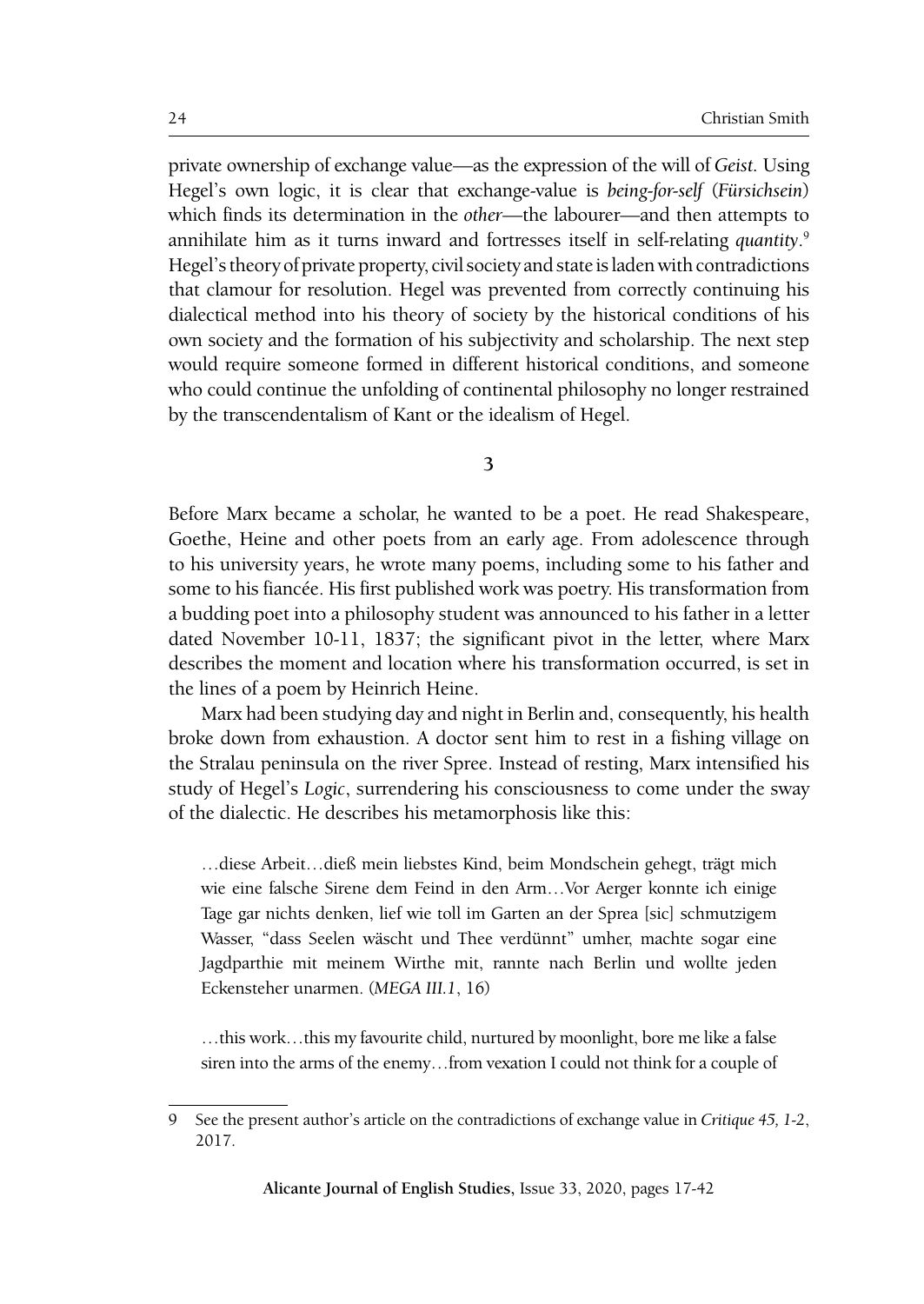days, I ran around as if I was crazy in the garden by the dirty water of the Spree, which "washes souls and dilutes tea", even participated in a hunting excursion with my host, and raced to Berlin and wanted to hug every street loafer.

The moment the dialectic seized control of Marx's mind, it temporarily disrupted his capacity to think. His body took over, running circles in the guest house garden, which stood directly on the banks of the Spree. To register his condition, Marx reaches for a quotation from Heinrich Heine's poem "Frieden." ("Peace") (Heine 2007, 269) In this satirical poem, Heine mocks upwardly-mobile piety in Berlin. The line comes from a stanza that is so satirical Heine himself censored it. (Gelber 1992, 38, Prawer 1978, 20).

In der frommen Stadt Wo der Sand und der Glauben blüht, Und der heiligen Sprea [sic] gedulgiges Wasser Die Seelen wascht und der Tee verdünnt.

In the pious city Where sand and faith blossoms, And the holy Spree's patient water Washes souls and dilutes tea.

Two features of this quotation identify the state of Marx's consciousness at this moment of his metamorphosis. First, the stanza is bitterly satirical. Heine slams contrasting images against each other: the allegory of faith blossoming is undercut by the image of sand, which is infertile ground. The patient and holy water of the river that runs through the capital of Prussia, which Marx besmirches as *schmutzig* (dirty), is used for washing souls but also for cheating customers by diluting and thereby producing more of the commodity tea to sell. The poem describes the appearance of Christ in Berlin. Heine uses exaggerated imagery of religious peace—billowing white clouds, flowing white robes, a still lake—set in overwrought alliteration: "Im wallend weißen Gewande/ Wandelt er…. (269). Then he writes:

O Friedenswunder! Wie still die Stadt! Es ruhte das dumpfe Geräusch Der schwatzenden, schwülen Gewerbe, Und durch die reinen, hallenden Straßen Wandelten Menschen, weißgekleidete, Palmzweigtragende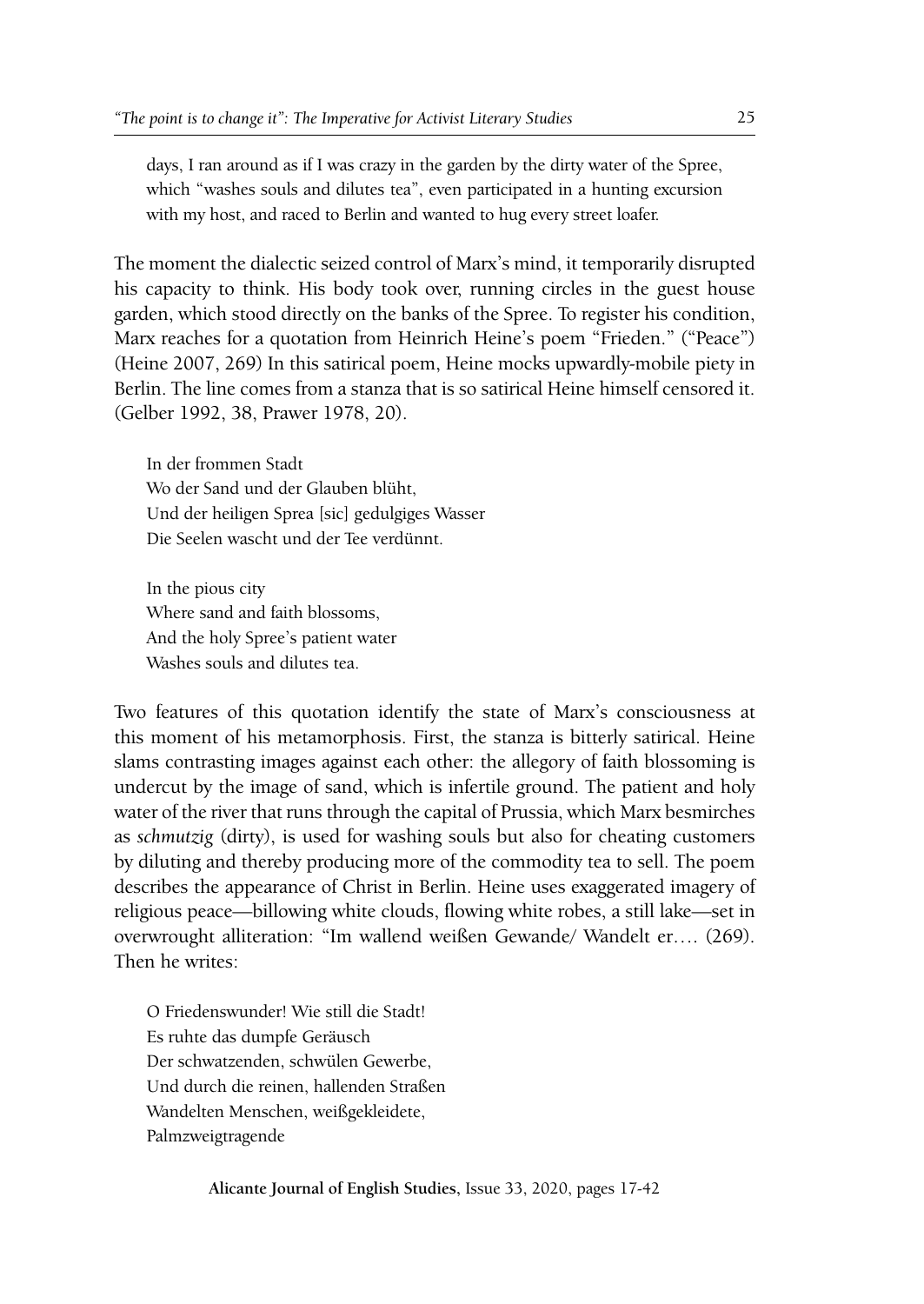O wonder of peace! How quiet is the city! It silences the dull noise Of the babbling sultry trade, And along the pure reverberating streets Wander people, clad in white clothing Carrying palm leaves.

The piety of the people, dressed in white and carrying palm leaves, silences the noise of trade. The streets of Berlin are pure and reverberating. The trade, on the other hand, is babbling and sultry. With this juxtaposition, Heine registers the function of religion to cover up the sluttish intercourse of nascent capitalism in the Prussian *Hauptstadt*. This contradiction is tightened in the deleted stanza that Marx quoted, where the holy water itself both washes souls and dilutes tea. In Heine's poem, Prussian capitalism, which had already been ruthlessly exploiting Heine's and Marx's homeland, is hushed and veiled by Prussian piety.

When Marx writes this letter to his father in November 1837, he has not yet written *any* economic critique. The quotation signals to his father—a man who, as a Jew and a Liberal, suffered greatly during the Prussian occupation—that as Karl falls into the arms of the enemy—Hegelian philosophy—he is situating himself in the opposition. Indeed, Marx became an active member of the Left Hegelian tendency. The sign of his opposition is carried in his use of Heine's verse. The verse contains the contradiction, which when allowed to unfold, unmasks Prussian capitalism. The imperative of profit, registered in the image of water used to dilute tea, hushed by a hypocritical religion, registered by the image of the holy water, is dredged up to the surface. This is one role of Heine's satire. After this metamorphosis by the river, Marx began to employ this sort of satire in his writing to function as one of his main rhetorical devices.

**4**

One of the conceptual resources Marx sources from world literature is the use of *inversions* to register what Heinrich Heine called in an 1844 poem "*die verkehrte*  Welt," the inverted world.<sup>10</sup>

<sup>10</sup> This essay is grounded in research on the influence of world literature on Karl Marx. Most Marx biographers have written about this influence. It has been directly researched by S. S. Prawer in his *Karl Marx and World Literature* (1976) and also by Jean E. Howard and Crystal Bartolovich in *Great Shakespeareans, Vol. X, Marx and Freud*, (Continuum, 2012). The present author is writing a monograph on Shakespeare's influence on Karl Marx, forthcoming from Routledge.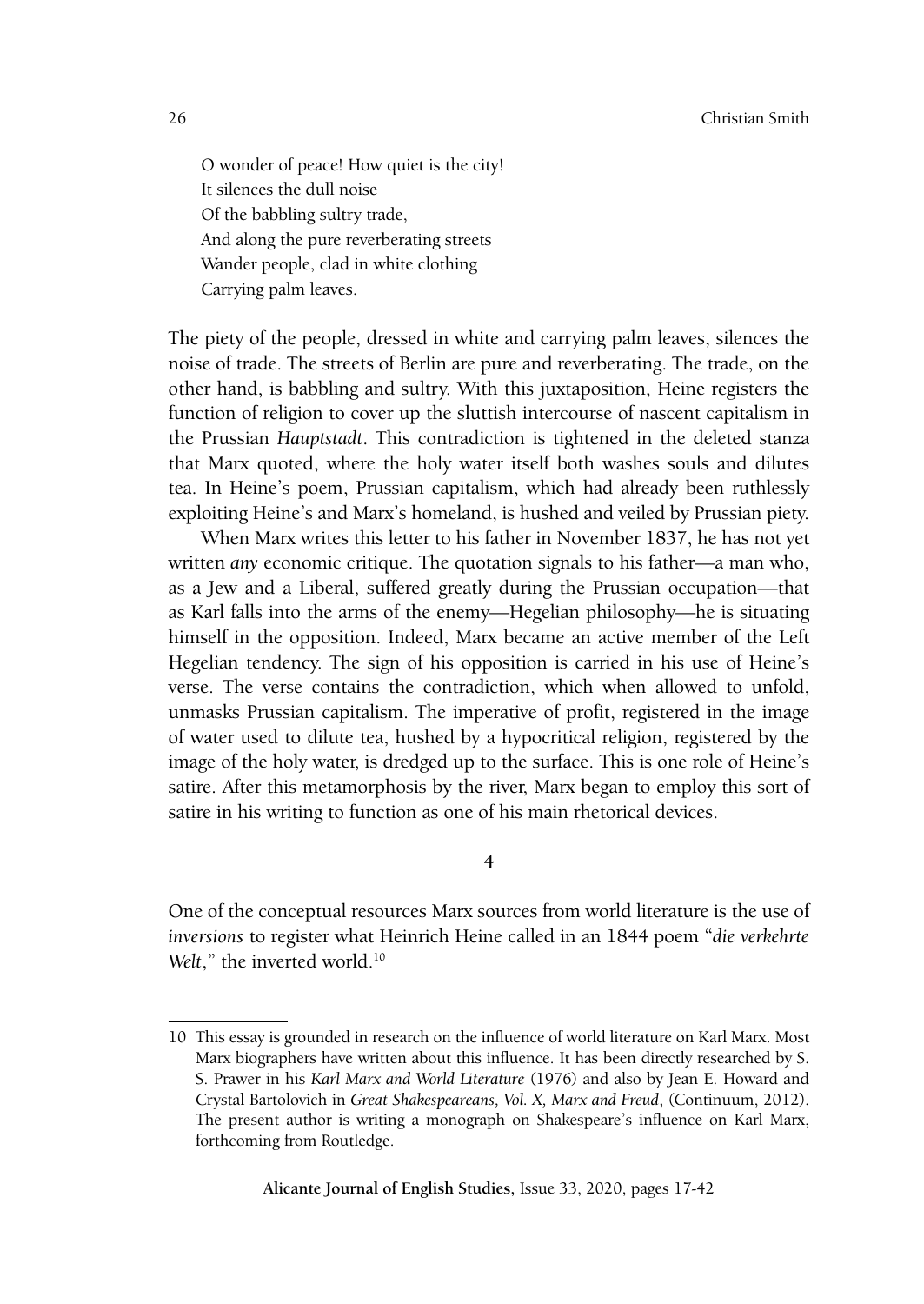Das ist ja die verkehrte Welt, Wir gehen auf den Köpfen! (2007, 470)

This is certainly the inverted world We go about on our heads.

The image of inversion here registers the new economics, the capitalist world system which was consolidated through mercantilism in the 17<sup>th</sup> century. The shock of the new money economy, which throws the whole world on its head, is also registered in many of Shakespeare's plays. This is visible in these lines from *Timon of Athens*, which Marx quotes in almost all of his economic writings;

Gold? Yellow, glittering, precious gold?

Thus much of this will make Black white, foul fair, wrong right, Base noble, old young, coward valiant. Ha, you gods, why this? What this, you gods? Why, this Will lug your priests and servants from your sides, Pluck stout men's pillows from below their heads. This yellow slave Will knit and break religions, bless the accursed, Make the hoar leprosy adored, place thieves And give them title, knee and approbation With senators on the bench: This is it That makes the wappered widow wed again, She whom the spittle house and ulcerous sores Would cast gorge at, this embalms and spices To th'April day again. Come, damned earth, Thou common whore of mankind that puts odds Among the rout of nations, I will make thee Do thy right nature.  $(4.3.26-46)^{11}$ 

Marx read these lines first in the Dorothea Tieck translation, which translates damned *earth* as *Verdammt Metall*, to make sure that German readers understood that Shakespeare meant for Timon to rant against the gold, not the earth  $(4.3.42).^{12}$ 

<sup>11</sup> All lines quoted from *Timon of Athens* are from the Arden edition, 2008.

<sup>12</sup> All lines quoted in German are from the Schlegel-Tieck Shakespeare edition, 2003.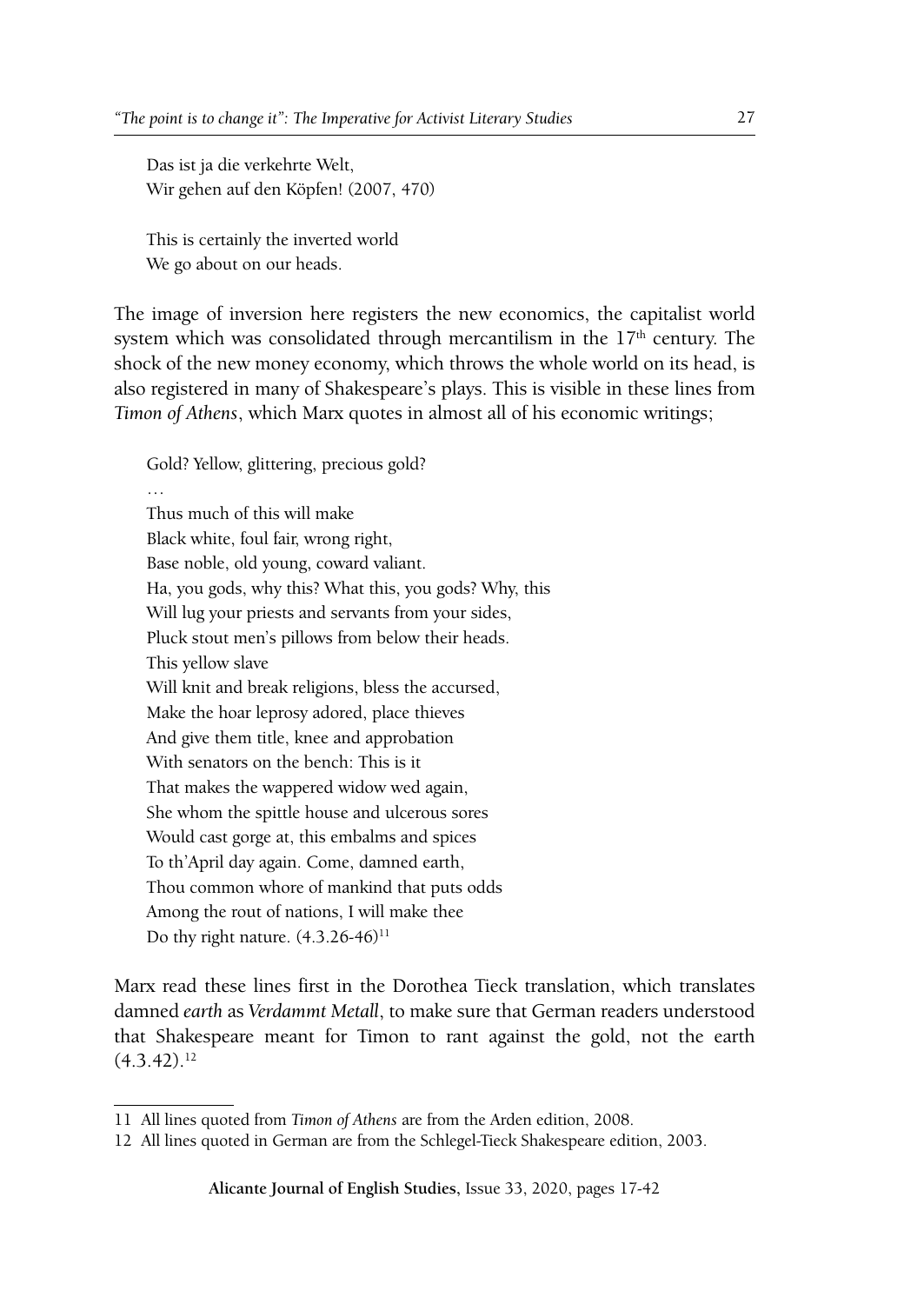Marx wrote that "Shakespeare excellently depicts the real nature of money," (*MECW, V3,* 324). The lines prophetically register the deadly inversions caused by the financial imperative, which was only just beginning in Shakespeare's time. The inversion causes an injustice. As such, it carries potential energy that clamours for justice; it is a wrong that demands to be righted. When Marx inserts these lines into his text, he transfers the *Drang* from the lines into his theory. Shakespeare's depiction of the "real nature of money" loads the contradiction of the inversions into Marx's critique. The resolution of the inversions appears logically as the overthrow of the system that causes the contradiction.

In his political journalism, Marx quotes from Shakespeare's *King John*, a play containing one of the first uses of the word *commodity* in an economic sense. He uses the notion of commodity's inversion from Shakespeare's play in his critique of mid-nineteenth century British imperialism. Shakespeare's text is set in the early  $13<sup>th</sup>$  century, but it is riddled with anachronisms which indicate that Shakespeare meant for the inversions depicted in the setting to be applicable as a registration of the inversions in his time as well. The Bastard speaks this soliloquy:

Mad world, mad kings, mad composition! John, to stop Arthur's title in the whole, Hath willingly departed with a part; And France, whose armour conscience buckled on, Whom zeal and charity brought to the field As God's own soldier, rounded in the ear With that purpose-changer, that sly devil, That broker that still breaks the pate of faith, That daily break-vow, he that wins of all, Of kings, of beggars, old men, young men, maids,– Who having no external thing to lose But the word maid, cheats the poor maid of that That smooth-faced gentleman, tickling commodity; Commodity, the bias of the world, The world who of itself is peisèd well, Made to run even upon even ground, Till this advantage, this vile-drawing bias, This sway of motion, this commodity, Makes it take head from all indifferency, From all direction, purpose, course, intent; And this same bias, this commodity, This bawd, this broker, this all-changing word,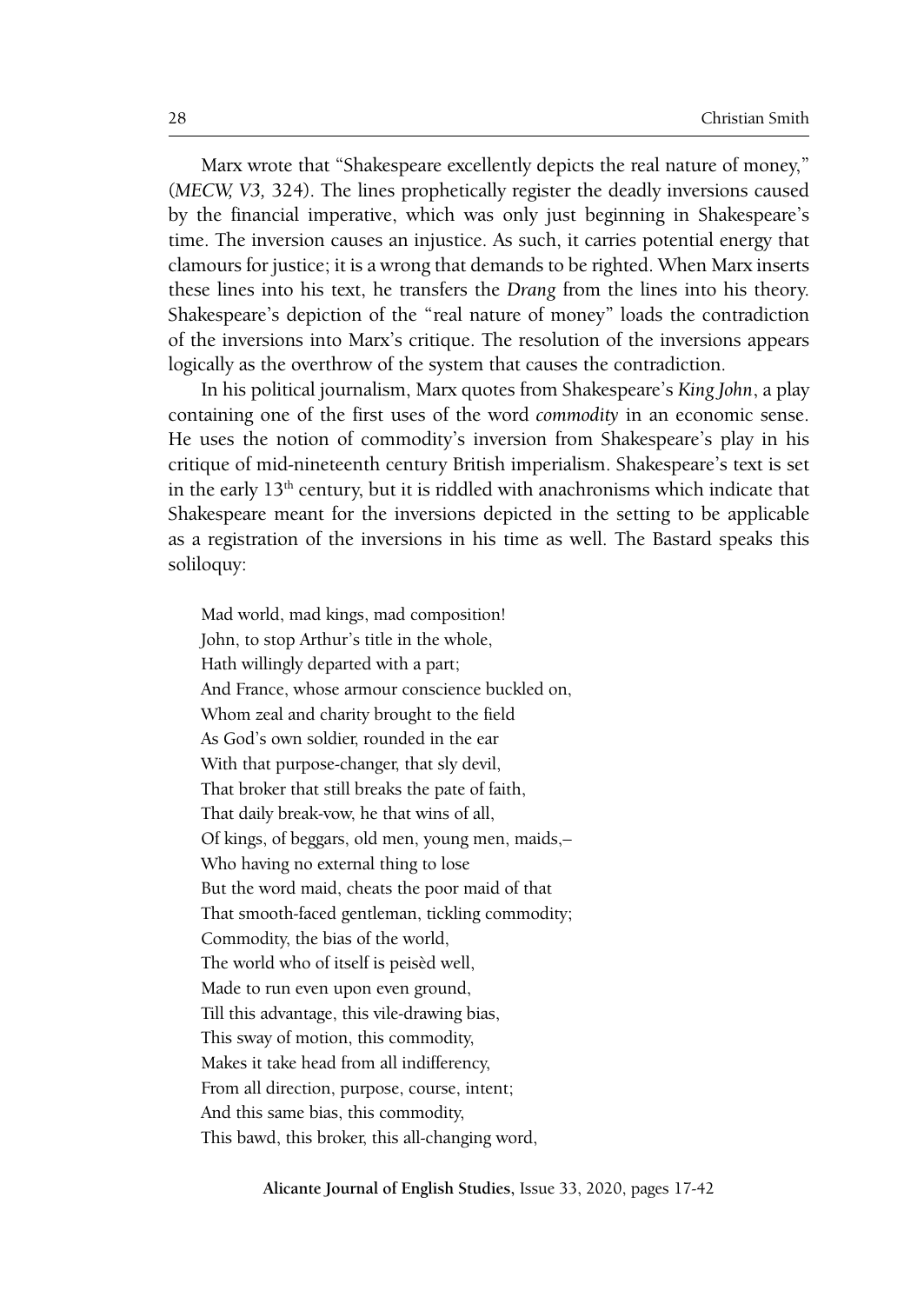Clapped on the outward eye of fickle France, Hath drawn him from his own determined aid, From a resolved and honourable war, To a most base and vile-concluded peace. And why rail I on this commodity? But for because he hath not wooed me yet– Not that I have the power to clutch my hand When his fair angels would salute my palm, But for my hand, as unattempted yet, Like a poor beggar, raileth on the rich. Well, whiles I am a beggar I will rail And say there is no sin but to be rich, And being rich, my virtue then shall be To say there is no vice but beggary. Since kings break faith upon commodity, Gain, be my lord, for I will worship thee.  $(2.1.562 - 99)^{13}$ 

Marx alludes to these lines in an article written for the *New York Daily Tribune* on 31 March 1857 called, "The Coming Election in England". The italicised lines are from *King John,* 1.1 and 2.1. The opening is an allusion to *Richard III.* Marx writes:

"Stand between two churchmen, good my Lord;

For on that ground I'll make a holy descant."

Palmerston does not exactly comply with the advice tendered by Buckingham to Richard III. He stands between the churchman on the one side, and the opiumsmuggler on the other. While the Low Church bishops, whom the veteran imposter allowed the Earl of Shaftesbury, his kinsman, to nominate, vouch his "righteousness," the opium-smugglers, the dealers in *"sweet poison for the age's tooth"* vouch his faithful service to *"commodity, the bias of the world."* Burke, the Scotchman, was proud of the London "Resurrectionists." So is Palmerston of the Liverpool "poisons." These *smooth-face gentlemen* are the worthy representatives of a town, the pedigree of whose greatness may be directly traced back to the slave trade (*MECW, V15*, 219).

The smooth-faced commodity in the 13<sup>th</sup> century setting of *King John* inverts honourable warfare and diplomacy between England and France. Similar to

<sup>13</sup> All lines from *King John* are taken from the Arden edition 2018.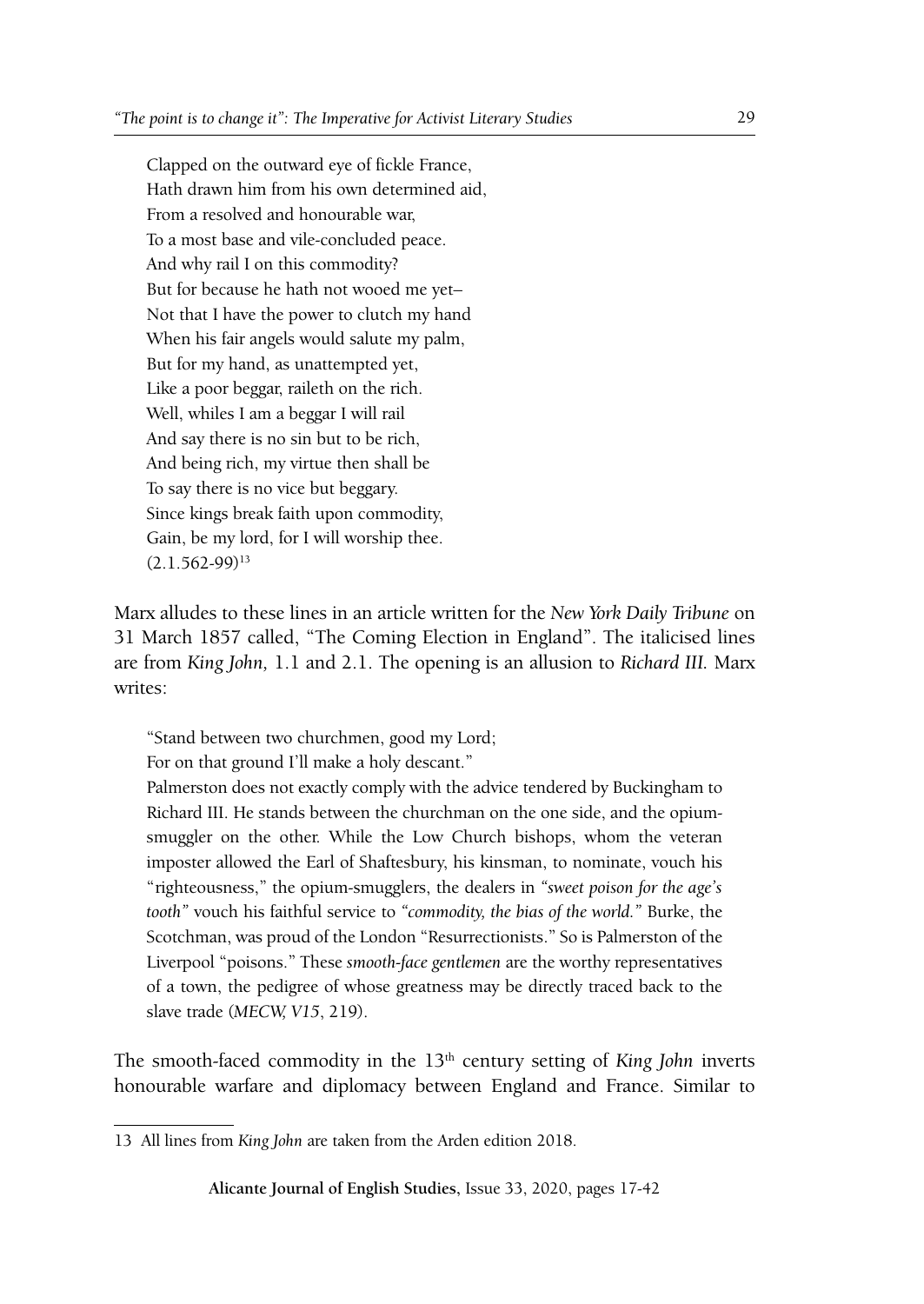Timon's rant, the Bastard's soliloquy also contains a list of money's inversions. Unlike Timon, who is steadfast and tragic in his opposition to the moneyed world, the Bastard is himself corrupted by the promise of gain. While capitalism is not yet visible in the  $13<sup>th</sup>$  century, aspects of commodification appear, especially during the reign of the historical King John. Shakespeare uses the distant setting of King John's time to register the contradictions of commodity relations, whose historical origins as early capitalism make their appearance in the mid 1590s in London, when Shakespeare wrote *King John*. By citing *King John* in his critique of British imperialism, Marx is using the pressure the play's inversions exert on the reader's consciousness to act similarly for the contemporary contradictions he is critiquing. The logic in Shakespeare's literature transfers very well to Marx's journalism, because the settings of the play, the writing of the play and Marx's use of the play are each set in significant time periods in the development of commodity relations. During King John's 13<sup>th</sup> century, feudalism underwent a transformation that prepared for its future replacement by capitalism, which began at the end of Shakespeare's  $16<sup>th</sup>$  century, and reached its first mature modern phase in Marx's mid-to-late 19<sup>th</sup> century.<sup>14</sup> Commodity relations caused social inversions in all three periods. The unfolding of the solution to these inversions logically derives the imperative to overthrow the capitalist system.

At the end of the section in *Capital Vol. 1* where Marx derives the central mechanism of capitalist inversion—commodity fetishism—Marx reaches for Shakespeare again. He writes:

The mysterious character of the commodity form consists therefore simply in the fact that the commodity reflects the social characteristics of men's own labour as objective characteristics of the products of labour themselves, as the socio-natural properties of these things. (Marx, 1977, 164)

…as soon as it emerges as a commodity, it changes into a thing which transcends sensuousness. It not only stands with its feet on the ground, but, in relation to all other commodities, it stands on its head…(*auf den Kopf*) (Marx 1977, 163)

<sup>14</sup> The historical John's father, Henry II, changed the relationship between the crown and the barons. Instead of using the customary temporary loans of knights from each baron to fight his wars, he asked for money from them so that he could fund his own army. Not only did this replace some feudal relations with monetary relations, but it was also an early gesture towards the construction of the modern nation-state with its own standing army. Henry II also centralised the power of the government and institutionalised legal reforms (Halliday 49). His son Richard I, John's brother, put much up for sale—privileges, lordships, earldoms, sheriffdoms, castles and towns—to fund his Crusades (Warren 38). This was a step in the commodification of what was formerly feudal right. The germ of modern capitalist relations was present in the feudal period during King John's reign.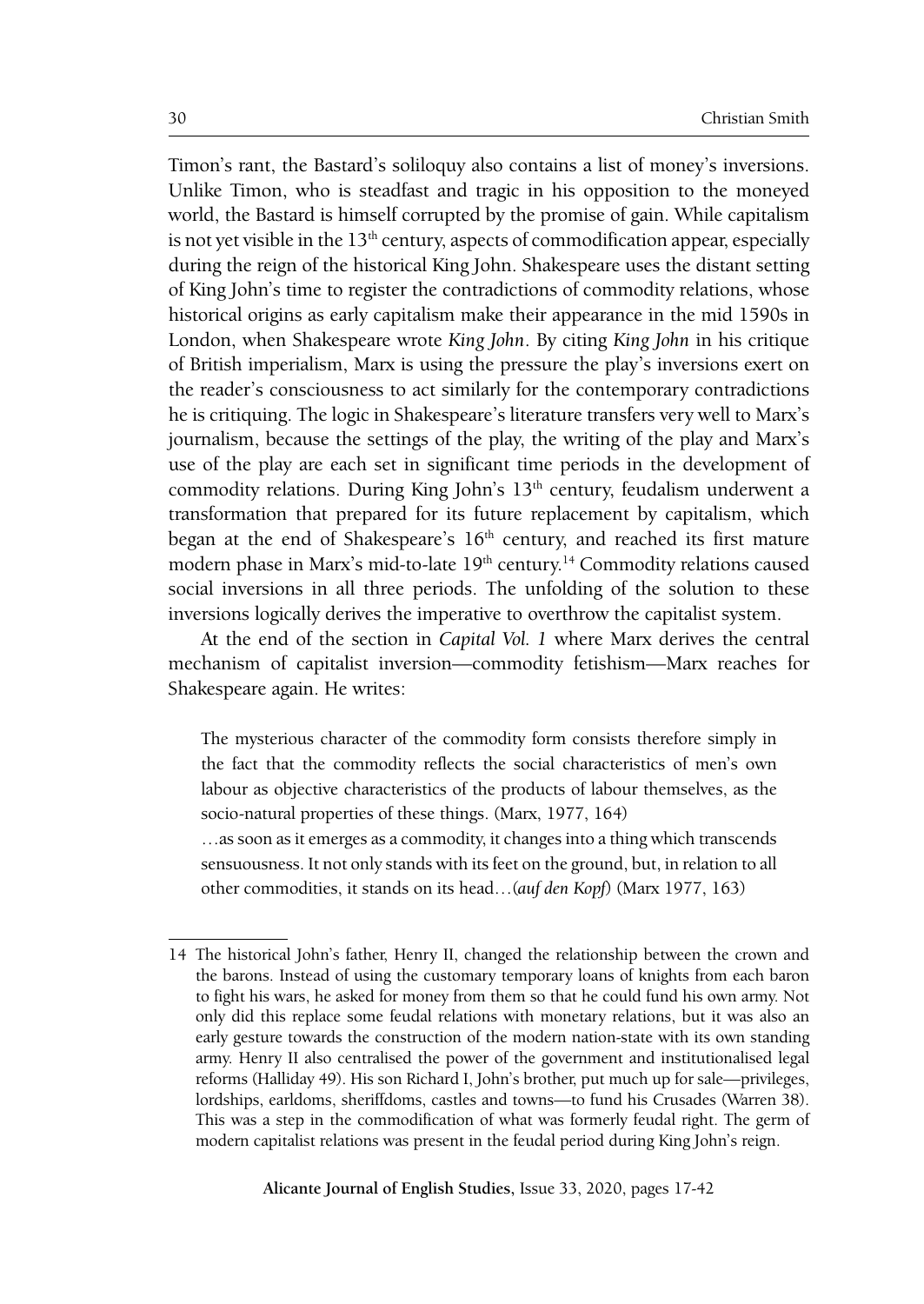Commodity fetishism, the most pernicious form of social inversions, can lead to a complete takeover of one's intellectual and psychological capacities that not only blinds one to the inner workings of capitalism, but also causes one to fall in devotional love with its supreme idol, money. Marx turns to the topsyturvey world of *Much Ado About Nothing* to express the problem of commodity fetishism. This is his final paragraph in that section:

So far no chemist has ever discovered exchange-value either in a pearl or a diamond. The economists who have discovered this chemical substance ... nevertheless find that the use-value of material objects belongs to them independently of their material properties, while their (exchange-)value, on the other hand, forms a part of them as objects. What confirms them in this view is the peculiar circumstance that the use-value of a thing is realised without exchange, i.e. in the direct relation between the thing and man, while inversely, its value is realised only in exchange, i.e. in a social process. Who would not call to mind at this point the advice given by the good Dogberry to the nightwatchman Seacoal? 'to be a well-favoured man is the gift of fortune; but reading and writing comes by nature' (Marx 1977, 177).

*Much Ado* is one of Shakespeare's comedies that swerves the closest to tragedy. A strong device is needed to transform the plot direction back towards comedy. That will be carried out by the character that Marx quotes at the end of *Capital* Chapter 1. The night before the wedding of Hero and Claudio, Dogberry, the inept constable, assembles his night watch.Dogberry speaks in inverted malapropisms— 'dissemble' instead of assemble, 'salvation' instead of damnation, 'desertless' instead of deserving—and delivers orders that invert the expected job of a night watch. He tells them that if they should encounter a vagrant they should order him to stand, but that if he does not stand, then they should take no note of him because he is a knave; and that if they meet a thief they may suspect him to be no true man and let him 'steal out of [their] company'. It is during this night watch briefing that Dogberry speaks the inversion quoted by Marx. Dogberry and his watch are depicted as wholly incapable of noting crime and apprehending it. However, that night they accidently come across one of Don John's conspirators bragging about the trick he played on Claudio and Hero to derail their wedding. The night watch apprehend the character and take him to the Governor, Hero's father. Dogberry's verbal incompetence tries the Governor's patience and the Governor proceeds to the fateful wedding without hearing the information he needs to avert the tragedy. The events at the wedding drive the play into tragic depths; Hero is falsely accused of infidelity, condemned and abandoned by both her husband-to-be and her father, swoons and appears to die. After the wedding, the constable is finally able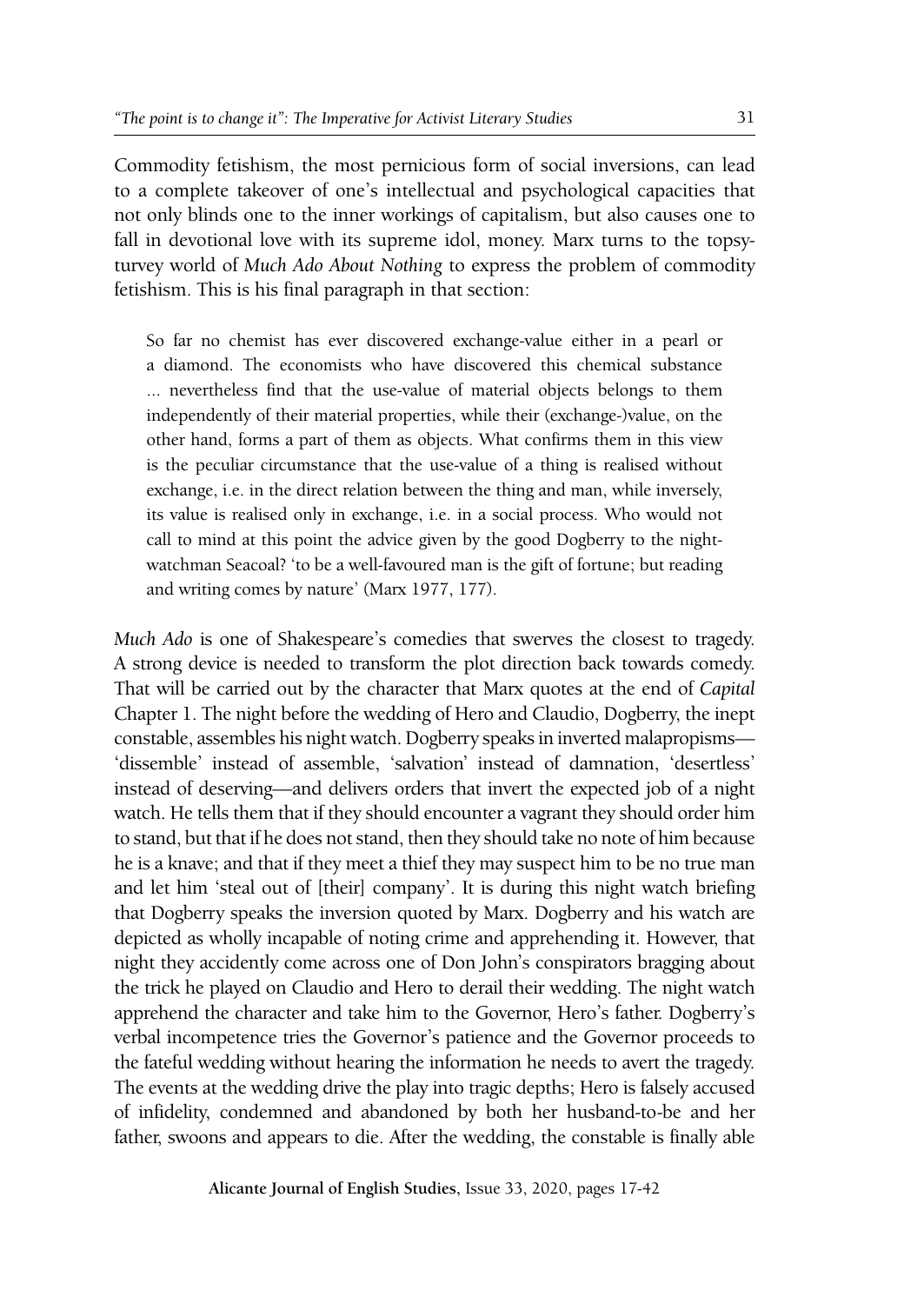to deliver his report about the plot on Hero's reputation and the play is re-directed back towards a comedic ending. Dogberry is the dialectical change agent of this play.15 His ineptitude inverts his post. This causes him to be unable to deliver his report in a timely manner before the wedding. However, this works out for another set of lovers, Benedick and Beatrice, because it causes them to be confronted by the tragic events at Hero's wedding, and unites them in love through the mediation of their sympathy for Hero. When Dogberry finally delivers the report to the Governor, he is the agent that spins the play around again. Hero and Claudio finally marry alongside Beatrice and Benedick. These vertiginous inversions in Shakespeare's plays are useful for Marx to depict the vertiginous inversions that exchange-value causes in the economy and its superstructures.

Alongside his quotations from *Timon of Athens*, Marx also quotes Goethe's *Faust.*

In the *1844 Economic and Philosophic Manuscripts*, Marx writes:

By possessing the property of buying everything, by possessing the property of appropriating all objects, money is thus the object of eminent possession. The universality of its property is the omnipotence of its being. It is therefore regarded as omnipotent… Money is the procurer between man's need and the object, between his life and his means of life. But that which mediates my life for me, also mediates the existence of other people for me. For me it is the other person (*MECW, V3*, 323).

Then Marx quotes from *Faust:*

"What, man! Confound it, hands and feet And head and backside, all are yours! And what we take while life is sweet, Is that to be declared not ours?

Six stallions, say, I can afford, Is not their strength my property? I run on, a fine man, As if I had twenty-four legs" (323).<sup>16</sup>

16 Translation corrected by author

<sup>15</sup> In the 1870s, while Marx and his family were living in London, they began a Shakespeare reading club called the Dogberry Club, which met at their home. This constituted one part of Eleanor Marx's project to use Shakespeare readings and criticism to teach and radicalise late C19 workers for the union struggle and the revolution. This is a direct example of using literary criticism to create activists. It is discussed in the present author's monograph, *Shakespeare's Influence on Karl Marx* (forthcoming, Routledge).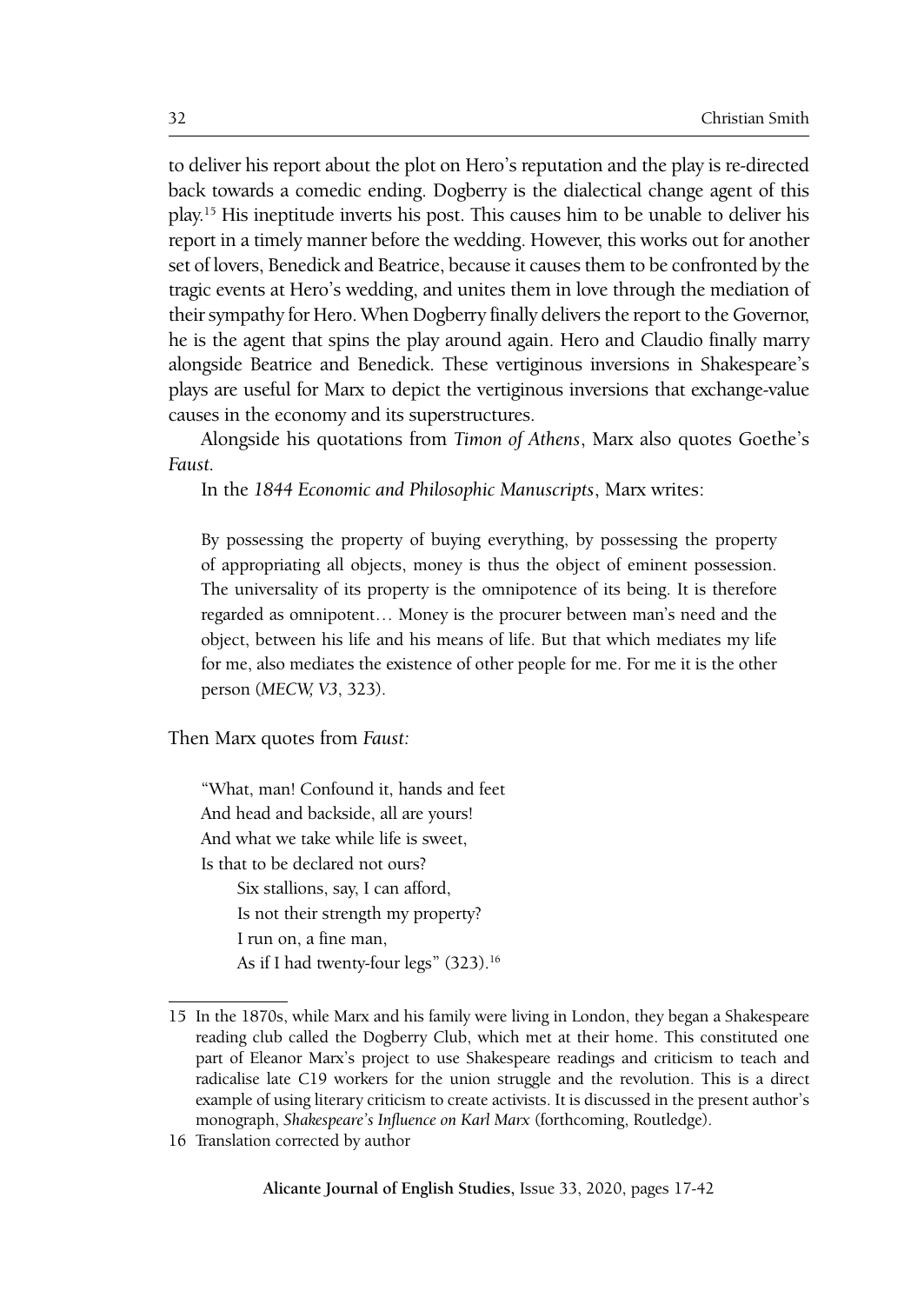Then Marx writes the entire *Timon* quotation that he uses throughout his economics: from 4.3.26 to 44 and also from 4.3.377 to 387. His interpretation of these two literary quotations introduces his theories of commodity fetishism and alienation. Marx writes:

Shakespeare excellently depicts the real nature of money. To understand him, let us begin, first of all, by expounding the passage from Goethe.

That which is for me through the medium of money—that for which I can pay (i.e., which money can buy)—that am I myself, the possessor of the money. The extent of the power of money is the extent of my power. Money's properties are my—the possessor's—properties and essential powers. Thus, what I am and am capable of is by no means determined by my individuality. I am ugly, but I can buy for myself the most beautiful of women. Therefore, I am not ugly, for the effect of ugliness—its deterrent power—is nullified by money. I according to my individual characteristics am lame, but money furnishes me with twenty-four feet.…Does not my money, therefore, transform all my incapacities into their contrary? (*MECW, V3,* 324).

The lines from *Faust* are spoken by Mephistopheles when he is closing the deal for Faust's soul. There are two conceits in these lines that are useful for Marx. First, money makes the impossible possible. It is the procurer and transformer of all. Second, it appears that, in the money economy, the capacities to do all this lie in money itself. The last two lines in the quotation are, "Ich renne zu und bin ein rechter Mann,/ Als hätt ich vierundzwanzig Beine" (Goethe 1997, 1826-7).17 The character in Mephistopheles' example tears along using the strength of the six stallions he has purchased, as if that strength were the strength of his own legs. In this same manner, Mephistopheles is offering Faust the strength of the devil for the price of Faust's soul. In Marx's passage above, he says that he is lame in his individual characteristics, but that money has furnished him with twenty-four feet, an allusion to Mephistopheles' promise of six stallions (six stallions times four feet each equals twenty-four). In the metaphor, 'I' stands for the commodity capital, and the stallions stand for the real source of value, the working class.

Alongside his *Timon* quotations in both *Capital, Vol. 1* (1977, 229) and *A Contribution to the Critique of Political Economy* (*MECW, V29,* 451), Marx also quotes Sophocles' *Antigone.* The lines are spoken by Creon when he is told by a sentinel that someone has attempted to bury Polynices, whom Creon has declared unworthy of burial. Creon assumes that someone did it for payment and says:

<sup>17</sup> I run on and am a fine man/ As if I had twenty-four legs.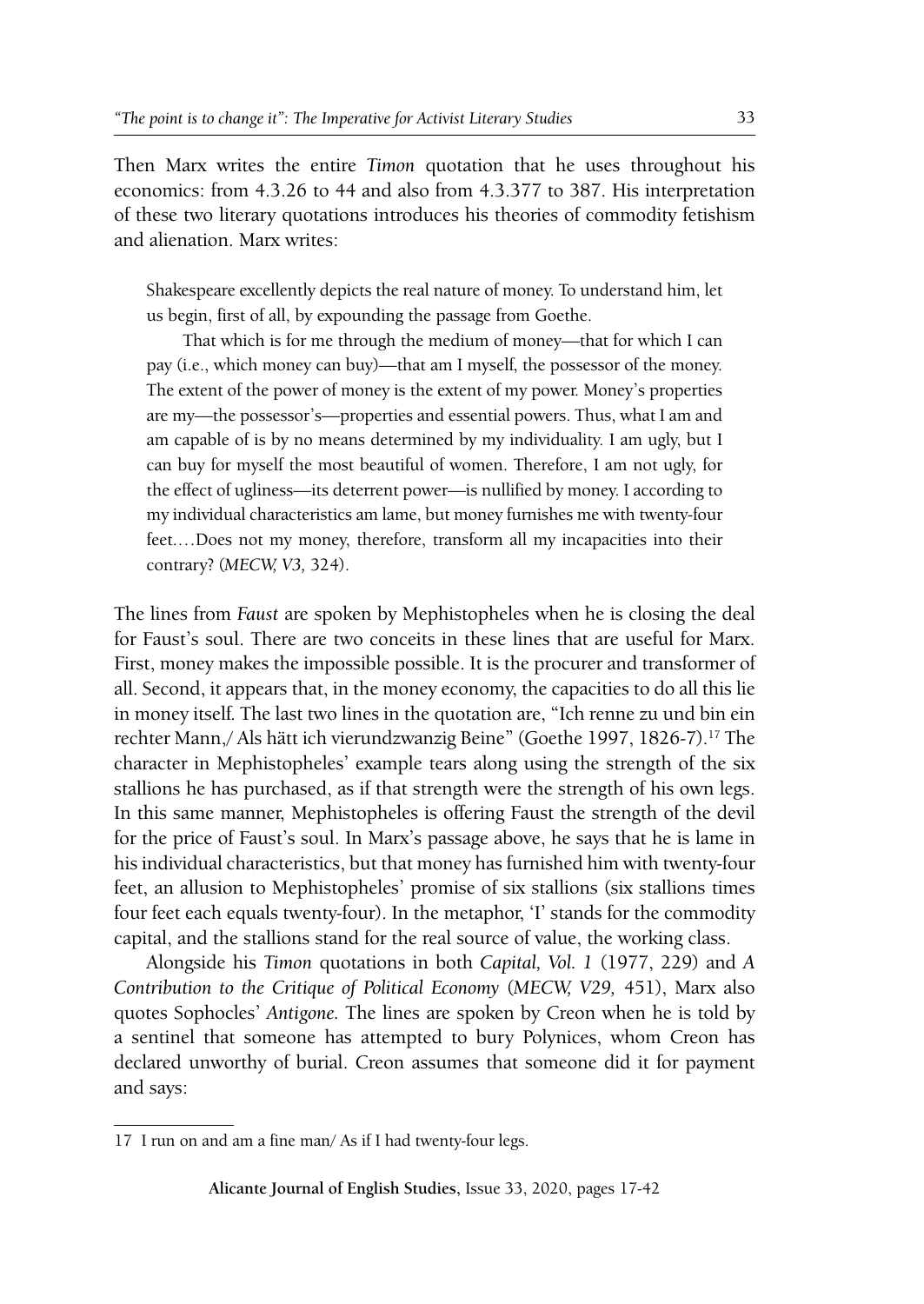Money! Nothing worse In our lives, so current, rampant, so corrupting. Money – you demolish cities, root men from their homes, You train and twist good minds and set them on To the most atrocious schemes. No limit, You make them adept at every kind of outrage, Every godless crime – money!

In *Capital,* Marx uses the quotation to illustrate that, "ancient society therefore denounced it [gold] as tending to destroy the economic and moral order." He then writes, "Modern society, which already in its infancy had pulled Pluto by the hair of his head from the bowels of the earth, greets gold as the Holy Grail, as the glittering incarnation of its innermost principle of life," and he adds a quotation from Athenaeus' *Deipnosophistae:* "Avarice hopes to drag Pluto himself out of the bowels of the earth" (*MECW, V29*, 451).<sup>18</sup>

In the *Outline to the Critique of Political Economy*, a set of notebooks Marx wrote from late 1857 to May 1858 (*Grundrisse*)*,* he quotes from *Timon of Athens* and Virgil's *Aeneid:*

The exchangeability of all products, activities, relationships for a third, objective entity, which in turn can be exchanged for everything without distinction – in other words, the development of exchange values (and of monetary relationships) is identical with general venality, with corruption. General prostitution appears as a necessary phase in the development of the social character of personal inclinations, capacities, abilities, activities. More politely expressed: the universal relationship of utility and usefulness. Equating the incommensurate, as Shakespeare appropriately conceived of money. [footnote here: 'Thou visible god, that solder'st close impossibilities."] The craving for enrichment as such is impossible without money; all other accumulation and craving for accumulation appears merely natural, restricted, conditioned on the one hand by needs and on the other hand by the restricted nature of the products (sacra auri famas) (*MECW, V15*, 99-100).

This passage contains Marx's theory of money as the objective entity that is used as the general equivalent and his metaphor in which the prostitute stands for the general venality and corruption that springs from the money economy. The passage then presents a third image, "the accursed passion for gold," from Book 3 of Virgil's *Aeneid*.

<sup>18</sup> Marx cites this quotation from Demetrius Phalereus in a tract about the digging of gold in mines.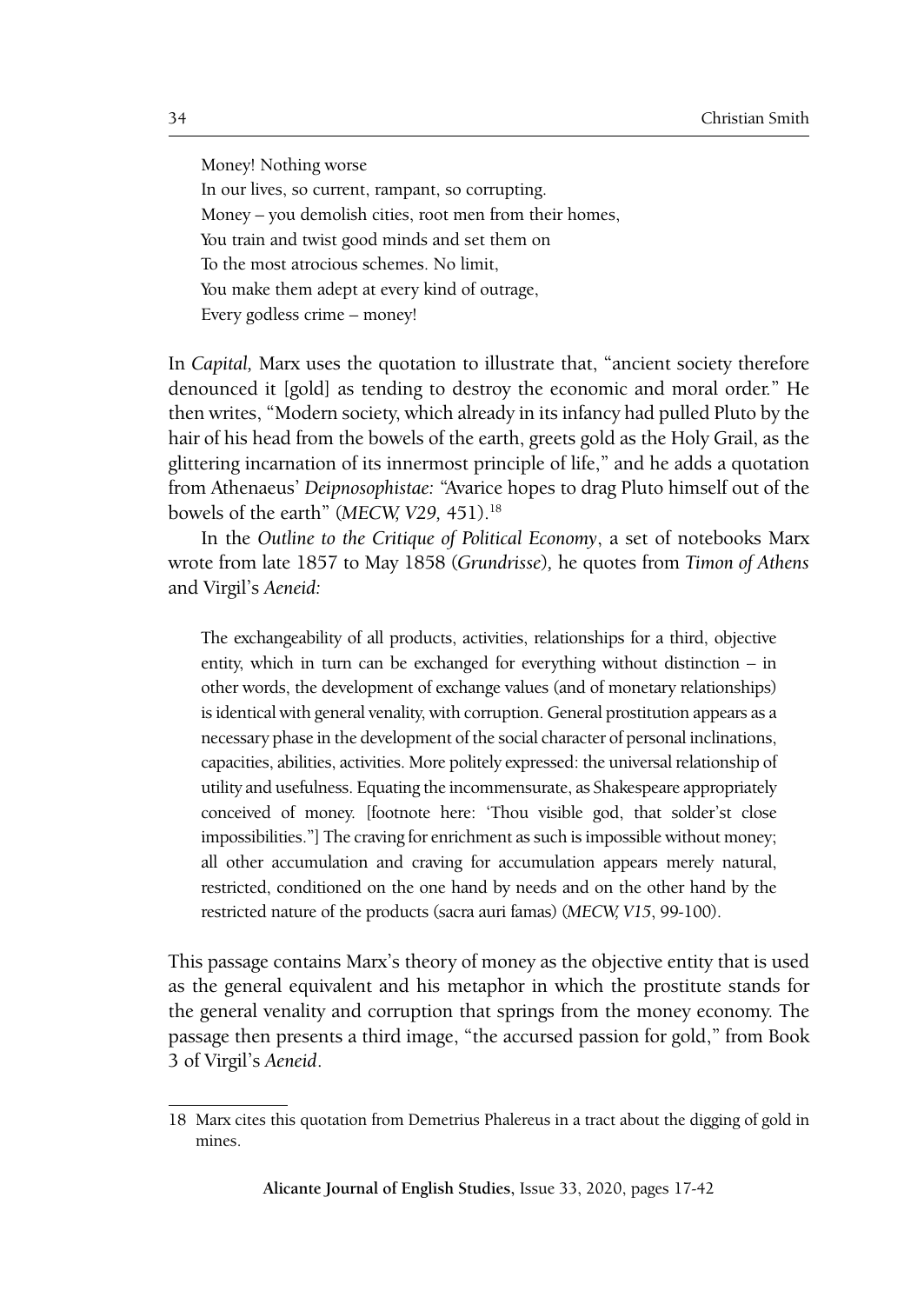This quotation comes from the story of Aeneas' attempt to set up a town on the shores of Thrace after escaping the destruction of Troy. The Thracians were once allied with the Trojans. The Trojan king, Priam, had sent Polydorus there during the war with some gold. When it became clear to the king of Thrace that the Trojans were losing the war, he switched to the Greek side, killed Polydorus and seized the gold. Aeneas discovers this when he tries to pull up some trees to make shelters, but the trees turn out to be the buried Polydorus, who tells him about his tragic fate. Aeneas is deeply affected and speaks the lines: "*quid non mortalia pectora cogis, auri sacra fames!*"19 (Virgil 1986, 3.57)

Marx also quotes from and alludes to Miguel de Cervantes' texts, including *Don Quixote* and *Coloquio de los perros*. There are at least sixty-one instances of Cervantes intertextuality in Marx's texts and more in Engels' writings.<sup>20</sup> In *Capital Vol. 1,* Marx uses a scene from *Don Quixote* in his theory of commodity relations. He writes:

What chiefly distinguishes a commodity from its owner is the fact that it looks upon every other commodity as but the form of appearance of its own value. A born leveller and a cynic, it is always ready to exchange not only soul, but body, with any and every other commodity, be it more repulsive than Maritornes herself (*1977, 179*).

Maritornes is an ugly and repulsive character that Don Quixote meets when he arrives at a country inn, which he takes to be a castle. She is a servant at the inn and is described as, "an Asturian girl with a broad face, a back of head that was flat, a nose that was snubbed, and one eye that was blind, while the other was not in very good condition" (Cervantes 2003, 109). Don Quixote, under the influence of his madness, which serves, similar to Dogberry's incompetence, as the dialectical change agent of the novel, believes that she is the Goddess of Beauty. Cervantes writes:

He touched her chemise, and though it was made of burlap, to him it seemed the finest and sheerest silk. On her wrists she wore glass beads, but he imagined them to be precious pearls of the Orient. Her tresses, which were rather like a horse's mane, he deemed strands of shining Arabian gold whose brilliance made the sun seem dim. And her breath, which undoubtedly smelled of yesterday's

<sup>19</sup> To what lengths will man's passion for gold not lead him?

<sup>20</sup> This comes from research conducted by the present author on Cervantes' influence on Karl Marx and Friedrich Engels. It has not been published yet. S. S. Prawer (1978) also discusses some of Marx's Cervantian quotations and allusions.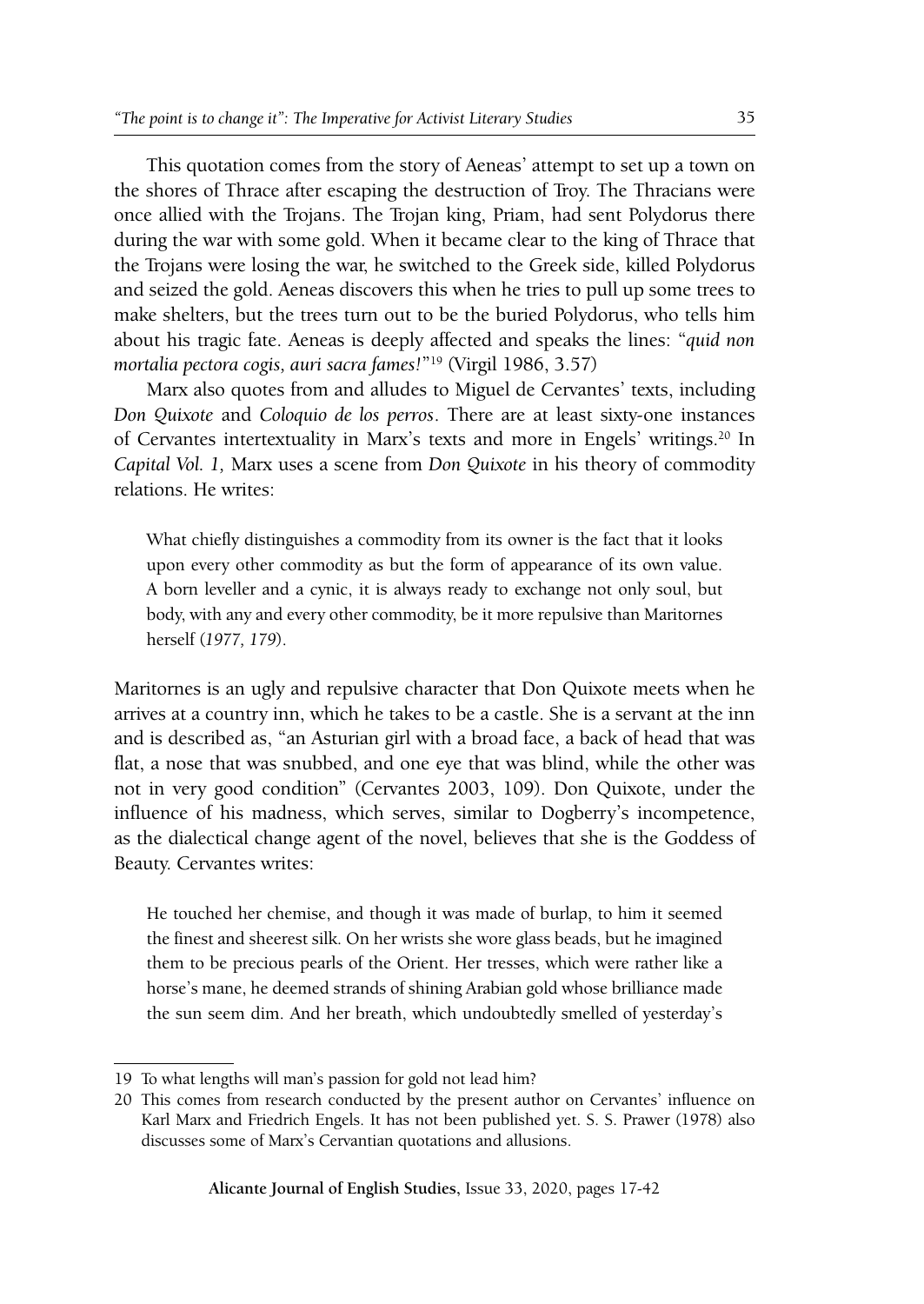stale salad, seemed to him a soft, aromatic scent wafting from her mouth (Cervantes, 2003, 113).

Marx's allusion works to register the utter contradiction in the composition of commodities. The scene in the novel works as it does, because Maritornes, who is repulsive "enough to make any man…vomit," is taken by Don Quixote to be the Goddess of Beauty. Similarly, in the commodity, human labour which produces specific products for use, can only acquire value when it is alienated into its opposite, abstract social labour, to be exchanged as a commodity. Under the sway of commodity relations and fetishism, only exchange value, with its vile imperative to exploit and accumulate, seems enticing.

Still there is another layer of meaning in Marx's allusion. Towards the end of Part One of the novel, Don Quixote returns to the inn where Maritornes is a servant. She and the innkeeper's daughter decide to play a trick on him. Don Quixote is stationed outside, on his horse, protecting the inn, which he still thinks is a castle. He is lamenting to himself about his love for his lady, Dulcinea. The girls call to him from a window in the loft in an attempt to make him perjure his fidelity for Dulcinea. In his mind, he sees two damsels standing behind the golden grillwork of a castle window, calling amorously to him. Maritornes asks for Don Quixote's hand to satisfy her desire for a man, whom her father has prevented her from seeing. For the sake of the damsel in sexual distress, Don Quixote sacrifices his absolute fidelity to his lady and gives Maritornes his hand. The ugly servant, meanwhile, has prepared a slip knot in the halter of Sancho Panza's donkey and places it over Quixote's wrist. She ties the other end to a lock on the loft door and leaves the knight dangling painfully with his arm tied in the halter. He must spend the rest of the night in this torture position. When this problem from the story is layered into Marx's text, it offers the image of this betrayal and torture to Marx's unfolding logic that workers who sell their labour power enter into an inverted world of painful exploitation. Capitalism hurts. It hurts its human players in the manner in which they are the most vulnerable. Marx's use of Cervantes in his text carries not only the weight of Quixote's pain in it, but also the contradiction that pushes for resolution.

**5**

With each instance of inversion sourced from world literature that Marx inserts in his critique of capitalism, he transfers into his text the impulse of the contradiction to resolve itself. This contradiction registers, in the form and content of the literature, the actual contradictions in the author's world. As such, when the literature is used by Marx in his critique of his present world, it exerts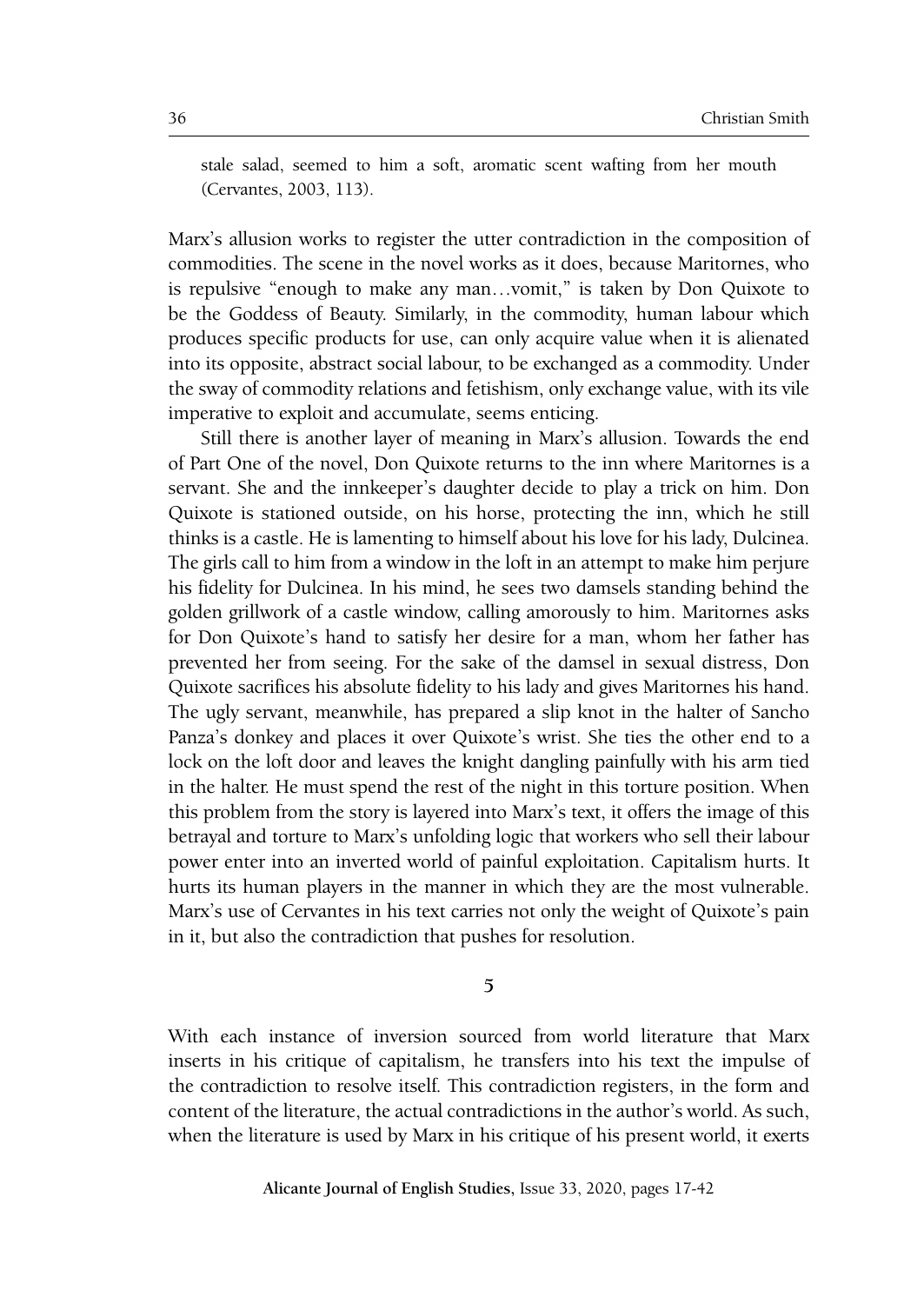the force of the historical struggle—abstracted, concentrated and amplified—to oppose and resolve the contradictions. In the case of the examples discussed in this paper, it can be seen that poets and writers throughout literary history, from Homer to Shakespeare to Heine, have registered the vile tendency of money to invert the world into chaos and brutality. Commodity relations are shown to be inimical to a just society, a good life and an ethical world. They convert every part of human life into the profit motive, and thereby invert good into bad, fair into foul. Marxism shows that capitalism is riddled with fundamental contradictions which not only exploit workers and damage social relations, but will also destroy the planet and capitalism itself. Marx's texts unfold the problem using documentation, critique and literary intertextuality. The activist step that arises from the logic of Marxism is clear, obvious and necessary—capitalism must be overthrown and it is the historical task of its victims—the proletariat—to do this.

In 1845, Marx wrote a thesis that can be understood as the imperative for the move from theory to activism: "Die Philosophen haben die Welt nur verschieden *interpretiert*, es kömmt drauf an, sie zu *verändern*." (Philosophers have only interpreted the world in various ways, the point is to change it.) (*MECW, V5,* 5). In 1848, Marx and Engels actualised this thesis by calling for the overthrow of capitalism and its states in their *Communist Manifesto*. At that point, Marx's method was no longer German idealism; it proceeded using dialectical logic in a materialist manner, no longer restrained by the transcendentalism of Kant or the idealism of Hegel. Marx's dialectical materialism makes the unfolding from theory to activism imperative.<sup>21</sup>

Similarly, literary criticism is well-placed to unfold clear, obvious and necessary logic which leads to revolutionary activism. As in Marx's texts, but differently organised, the ingredients for the activist conclusion from literary criticism are all there: the well-formed artwork of literature and the critical theory that interprets it. Both the artwork and the theory unfold an imperative for social change. The artwork does so when it confronts the subject and provides the conditions for his de-reification. The criticism does so when it interprets the contradictions folded in the artwork and presents them to the reader/student/scholar as a social problem. The next step is already sitting restless in the interpretation; its urge is the imperative to confront the problem and overthrow its cause.

Feminist literary criticism contains the logic of activism to confront sexism

<sup>21</sup> An obvious note to mention here is that "Marxism" and "dialectical materialism" have been the stated theoretical groundwork of many revolutionary movements in world history. The aim of this essay is not to focus on any of that history. For one example of the role of literary criticism in a real-existing socialist situation see the chapter on the German Shakespeare Society in the German Democratic Republic in Christa Jansohn's 2006 book, *German Shakespeare Studies at the Turn of the Twenty-First Century*. Newark: U of Delaware.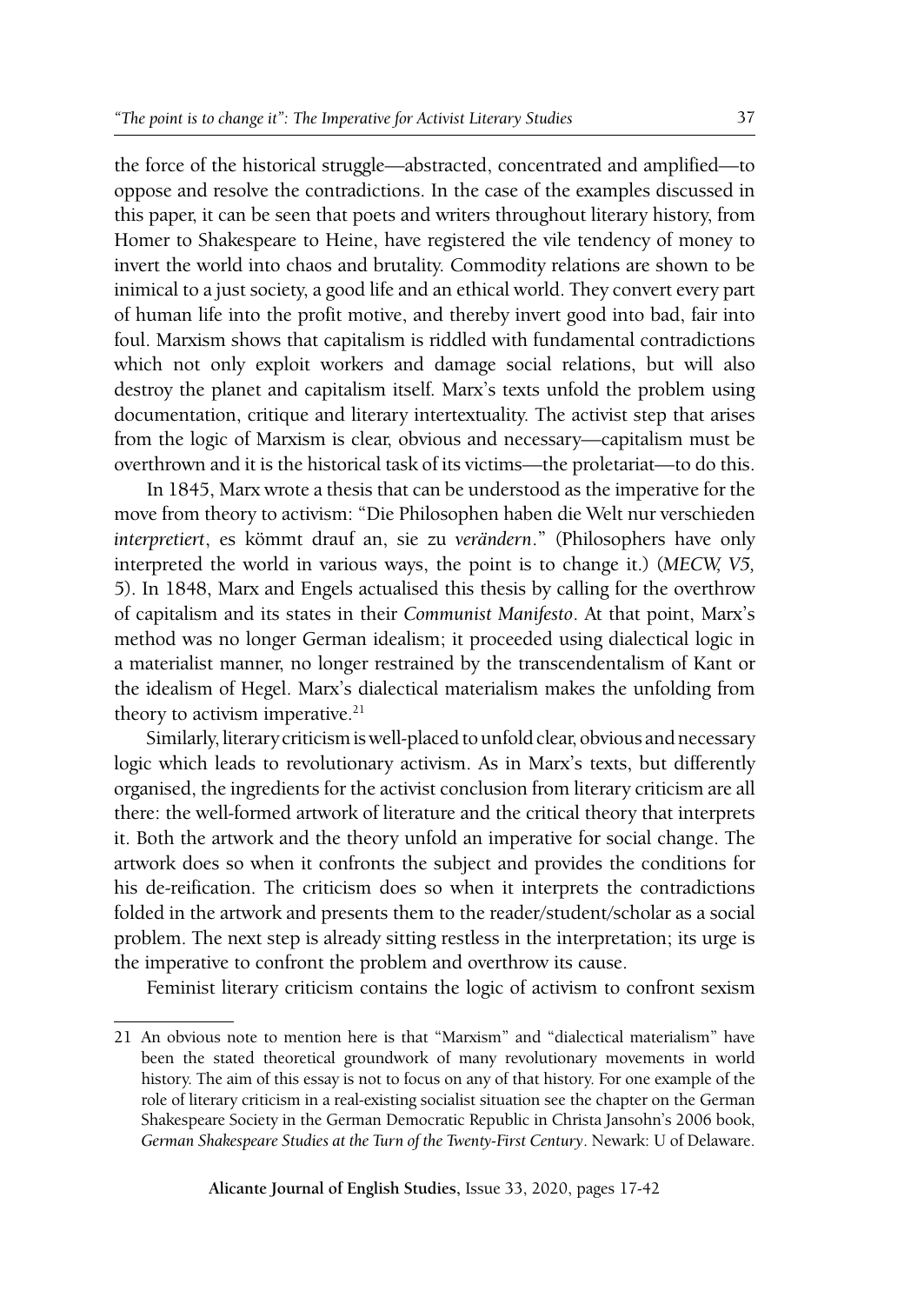and misogyny. Critical Race Studies contains the logic of activism to confront racism and white supremacy. Queer theory contains the logic of activism to confront not only homophobia and Queer bashing, but also the very straightness of knowledge. And so on for postcolonial criticism, ecocriticism, disability studies, animal studies, and all the other similar subfields of literary criticism.<sup>22</sup>

**6**

Who will be the activist? Capitalism creates the very class struggle which will overthrow it. On the one side stands the global oligarchic ruling class and on the other side stands the exploited working class, whose interests are to resolve the contradictions by overthrowing capitalism. If this revolution were to be carried out, history would be moved into its next stage, which has been called by Marx and others, *communism.*

However, the activism of the working class does not always end up being revolutionary. Historically, there have been two general directions in which the working class move to resolve the contradictions of their exploitation by capitalists. Broadly, opponents of capitalism proceed towards some variant of fascism or, in the opposite direction, some variant of socialism and communism. The move towards fascism is usually grounded in and funded by strong emotions and potent nostalgia. Conversely, the move towards socialism and communism requires logic, and is usually led by revolutionaries whose minds labour in theory.

In his early journalism, Marx writes about the role of philosophy in confronting societal contradictions. The material needs of people—the struggle of the flesh and blood—present themselves *first*. In his article on press freedom, Marx writes that the role of the press is to serve as a practice where humans could reflect critically on their selves and their societies. Through this practice of self-reflection and criticism of their needs and desires and of the structures of society they construct to satisfy these yearnings, humans produce the abstraction *Geist—a consciousness of their self in the world*. This philosophical abstraction arises from material needs and elevates material needs to the level of philosophical logic (*MEGA 1.1,* 183).

However, philosophical thinking is difficult, time consuming, and appears weak in the face of oppression which clamours for immediate action. Hegel also understood this, and, though he felt that doing philosophy was the best path towards constructing a rational, free and just society which was grounded

<sup>22</sup> Literary criticism is not only further complicated but also amplified by intersectionality such as class and race analysis, gender and race analysis, and the interpretation of ecocriticism in light of postcolonial theory, to name but a few.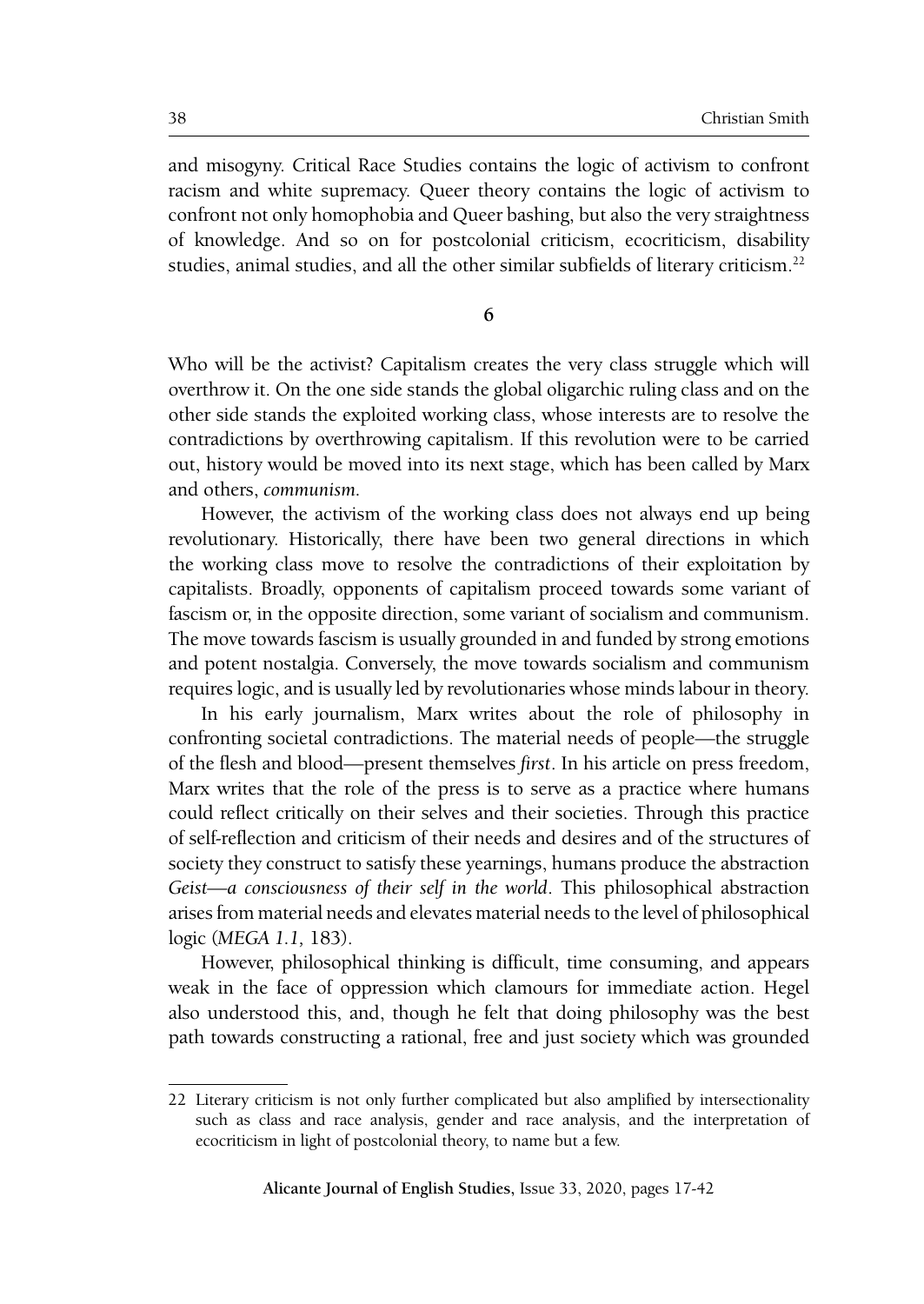in mutual recognition and the unfolding of the Idea as the Absolute, he also understood that the people needed another way to glimpse the Absolute. For Hegel, this was the role of religion and art. Both religion and art construct objects which encapsulate the Absolute and confront the subject with a well-formed version of the Absolute.

Marxist critique of religion holds that religion serves to alleviate the suffering of exploitative conditions by substituting religious feeling for genuine human happiness, and thereby allowing the contradictions and injustices of the world to remain unchallenged. Religion cannot be revolutionary.<sup>23</sup>

Art, on the other hand, does have a role to play in the revolution. Accordingly, Marx inserted hundreds of lines, images, rhetoric, scenes, and concepts from world literature into his revolutionary writings, writings which Marx intended to generate activism that leads to revolution. Marx believed that art could allow subjects to glimpse the unfolding of the revolution. In Hegel's philosophy, the activist power of art remained latent, for, in his method, the logic unfolds on its own, not as the material actions of real people in history. For Hegel, art only showed people the absolute Idea; it did not stimulate them to construct it. Marx's revolutionary dialectical materialism inverts this notion, thereby making the latent activist dialectic manifest.

To stand for the revolution in his writings, Marx recruits two of Shakespeare's characters: Hamlet and Robin Goodfellow. Marx inserts an image from *Hamlet* into the logic of the *Communist Manifesto*. He writes:

Alle festen, eingerosteten Verhältnisse mit ihrem Gefolge von altehrwürdigen Vorstellungen und Anschauungen werden aufgelöst, alle neugebildeten veralten, ehe sie verknöchern können. Alles Ständische und Stehende verdampft (1999, 23).

All fixed, rusted-up relations, with their train of ancient and venerable ideas and views, are dissolved, all new-formed ones become antiquated before they can ossify. All that is corporative and standing evaporates.<sup>24</sup>

This is an allusion to Hamlet's first soliloquy: "O that this too too solid flesh would melt,/ Thaw and resolve itself into a dew"  $(1.2.129-130)^{25}$  which is rendered in

<sup>23</sup> See the *Introduction to the Critique of Hegel's Philosophy of Right* (*MEGA I.2*)

<sup>24</sup> The last line is sometimes mistranslated as "All that is solid melts into air." The word *Ständische* also connotes the estates that existed in C19 Prussia. Marx meant that they too will be erased by modern capitalism.

<sup>25</sup> All lines from *Hamlet* are taken from the Arden Edition, 2006.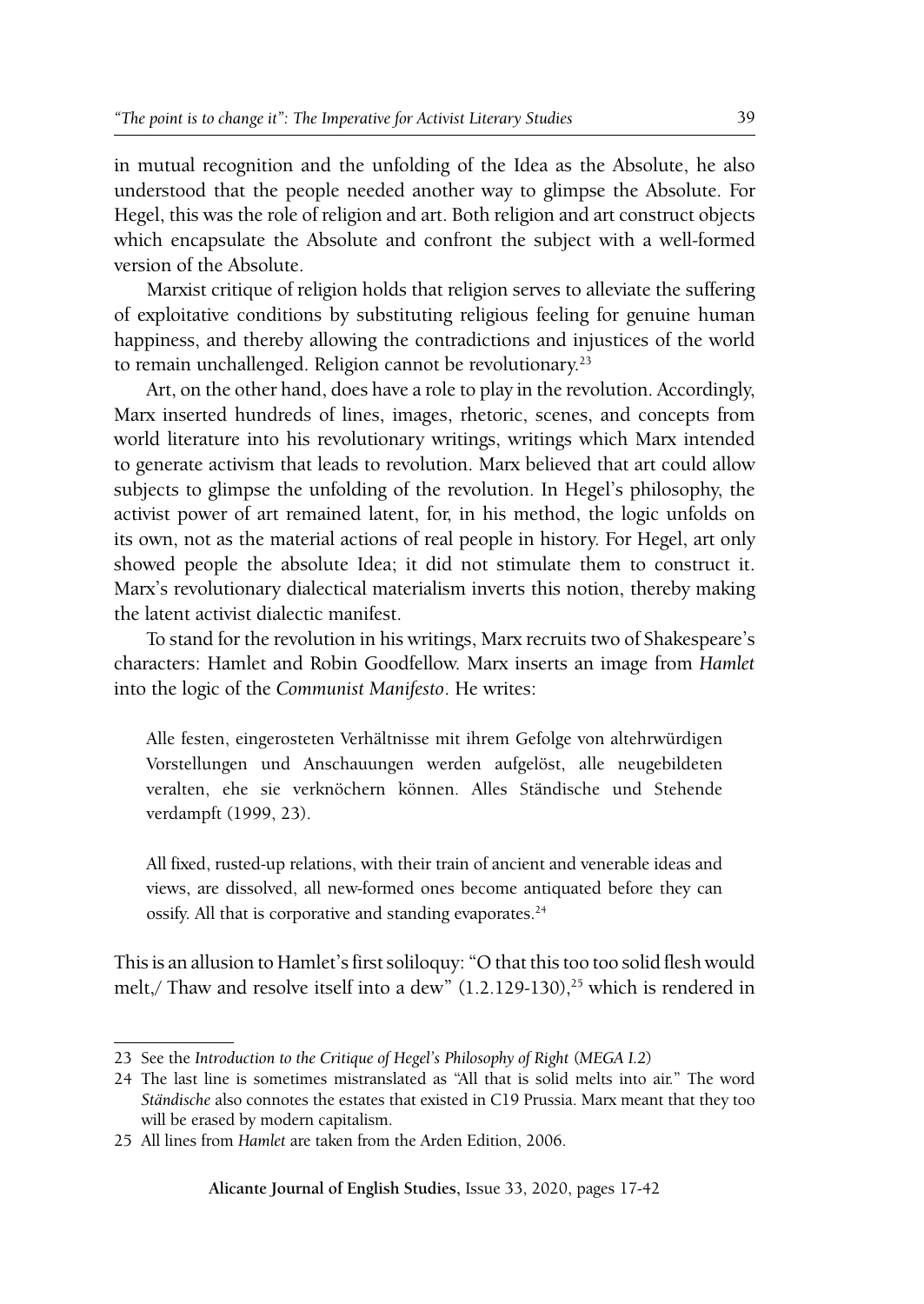German by Marx's university professor, August W. Schlegel: "O schmölze doch dies allzu feste Fleisch,/ Zergin', und löst' in einen Tau sich auf!"

The *Communist Manifesto* corrects and continues the dialectic in Hegel's *Philosophy of Right.* Hegel's comedic closures—private property, the family, the corporation, and the state—are sublated by Marx and Engels, as *required* by Hegel's dialectical method. This dialectical unfolding towards revolution is the manifest *freedom* of the philosophy carried out by *real* historical actors. In Hegel's *Lectures on the History of Philosophy*, he writes that *Geist* has been progressing through history towards its goal to know itself. Hegel writes:

Spirit often seems to have forgotten and lost itself, but inwardly opposed to itself, it is inwardly working ever forward (as when Hamlet says of the ghost of his father, "Well said, old mole! canst work i' the ground so fast?") until grown strong in itself it bursts asunder the crust of earth which divided it from the sun, its Notion, so that the earth crumbles away (Hegel *Vorlesungen*, 456)

Marx picks up this conceit and changes the goal of the consciousness. Instead of the abstraction *Geist* knowing itself to be the absolute Idea, in Marx's 1852 *18th Brumaire of Napoleon Bonaparte,* the revolutionary *Geist* of the proletariat is triggered, by the "the old mole", revolutionary consciousness that has been burrowing underground in Europe (*MECW, V11*). In his speech at the anniversary of the *People's Paper* in 1856, Marx will mix Puck, the dialectical change agent in *A Midsummer Night's Dream* with King Hamlet as ghost together in an image. He writes: "We do recognise our brave friend, Robin Goodfellow, the old mole that can work in the earth so fast, that worthy pioneer – the Revolution" (1996) Hamlet, the prince and philosopher, learns from his father-as-ghost, who he calls an "old mole" who "canst work i'th' earth so fast" (1.5.161), that he was murdered by Claudius. He makes some decisions: that Denmark is rotten, that he has been wronged, and that he is the one to set it right. The first two are the contradictions that seek resolution, and the third is the activist imperative. Hamlet, who has been accused by some critics of exemplifying bad revolutionary strategy because he goes it alone, actually begins his organising immediately after stating that he must take action:

The time is out of joint; O cursed spite That ever I was born to set it right! Nay, come, let's go together. (1.5.186-8)

To whom is he speaking his last line? To Horatio and Marcellus, to the audience, or to both, as theatrical lines can do.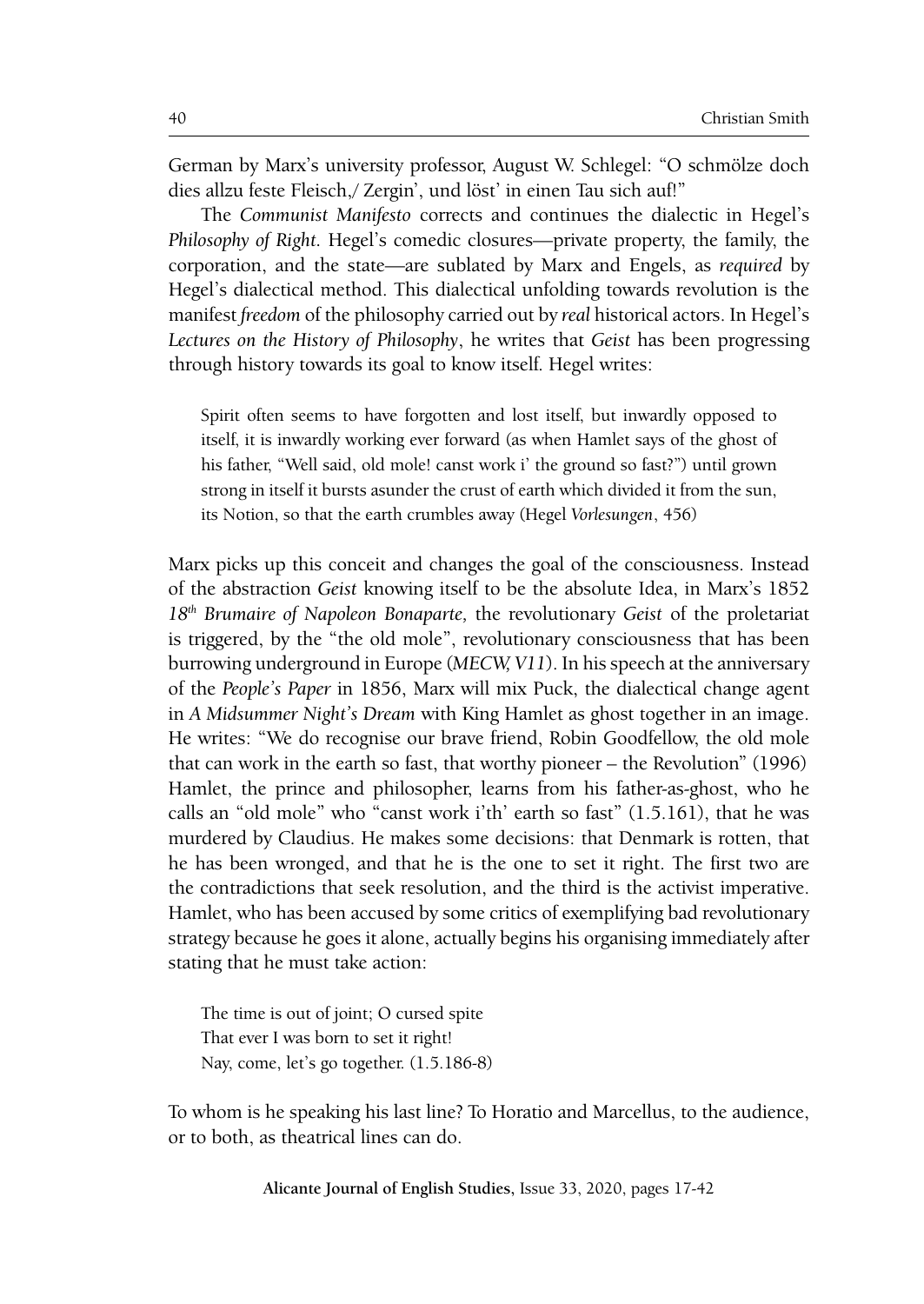Hamlet will use art, in this case theatre, for his activism. At the end of his "O, what a rogue and peasant slave am I!" soliloquy, where he wonders how the First Actor can produce tears in himself through his acting of Priam and Hecuba, Hamlet decides to expose Claudius' crime and raise consciousness in the court by staging a play that represents and mirrors the usurper's deeds. Hamlet ends his soliloquy with: "The play's the thing/ Wherein I'll catch the conscience of the King."

The other character depicted by Marx as the revolution is Robin Goodfellow, the puck in *A Midsummer Night's Dream*. Robin is the dialectical change agent of the play. He performs most of the metamorphoses of the play. When he comes upon the Mechanicals in the woods, he notices that they are rehearsing for a play. He decides that he will be an "auditor" or "an actor too… if  $[he]$  see $[s]$  cause"  $(3.1.74-5)$ .<sup>26</sup> As the transformative power of art personified, Robin Goodfellow is teamed up with Hamlet's father to awaken the consciousness of Marx's readers and listeners and to unfold the activist logic required for action from the need to resolve the contradictions he finds.27 This activist logic, sourced from literature and criticism, can function as a pathway along which theory can be transformed from interpretive to activist.

## **Works Cited**

## *Collected Works*

- Historisch-Kritischen Gesamtausgabe von Karl Marx und Friedrich Engels (MEGA). Ed. by International Marx-Engels Stiftung.
- *Karl Marx Frederick Engels Collected Works (MECW*). Progress, Lawrence and Wishart, International, Institute of Marxism-Leninism. Single Works

## *Single Works*

- Cervantes, Miguel de. 2005. *Don Quixote*, Trans. By Edith Grossman. London: Vintage.
- Gelber, Mark, H. 1992. *The Jewish Reception of Heinrich Heine*. Leipzig: Max Niemeyer. https://doi.org/10.1515/9783110921083
- Goethe, J. W. 1997. *Faust*. München: Deutscher Taschenbuch.

<sup>26</sup> All lines from *A Midsummer Night's Dream* are taken from the Arden edition, 2017.

<sup>27</sup> Marx quotes from or alludes to *Hamlet* at least 24 times in his collected writings and letters and to *A Midsummer Night's Dream* at least 16 times.